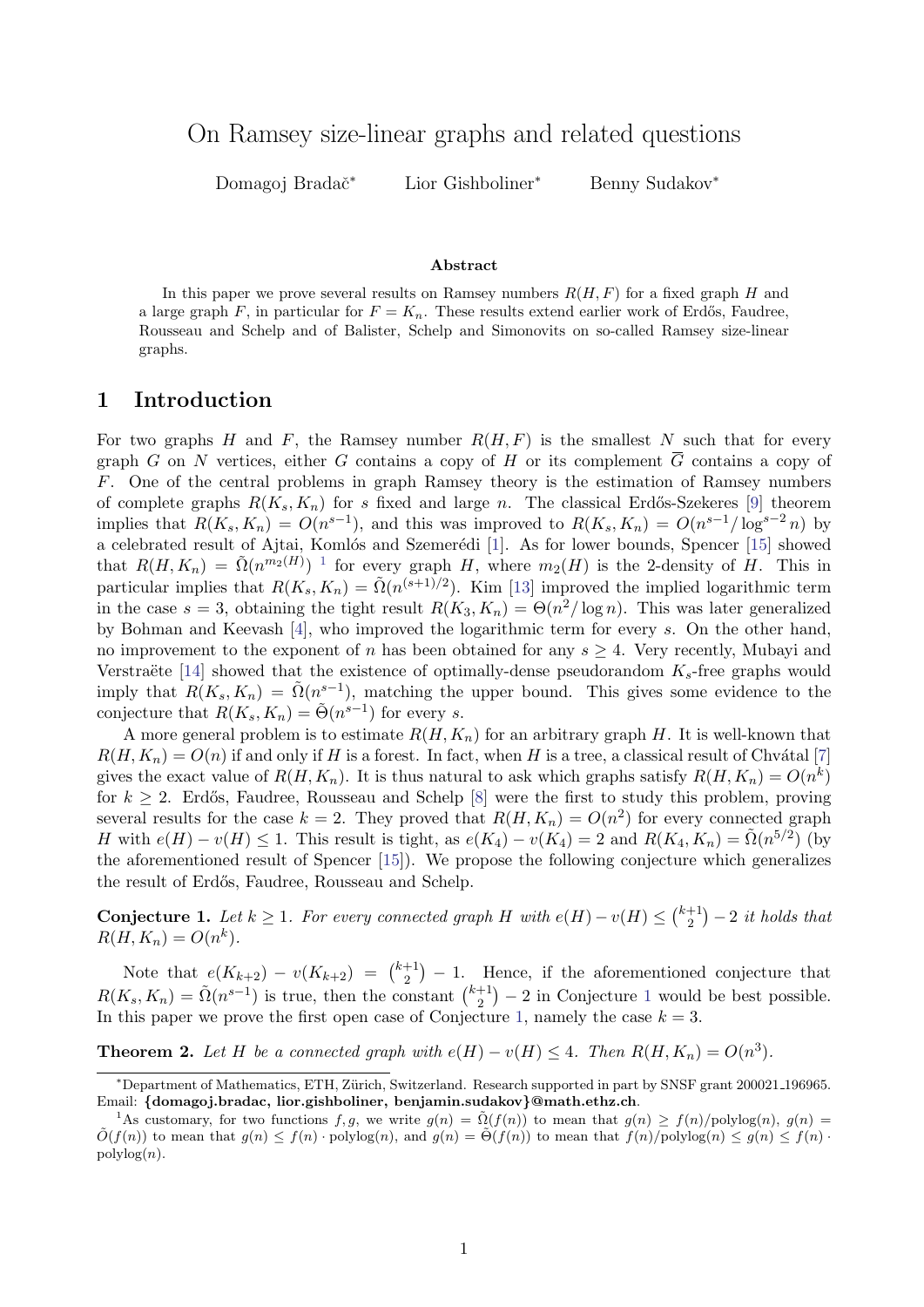

In the proof of Theorem [2,](#page-0-2) we make use of the following claim, which bounds the Ramsey number  $R(H, K_n)$  in terms of the treewidth of H. This might be of independent interest. Recall that a graph is called a k-tree if it is  $K_{k+1}$  or if it is obtained from a smaller k-tree by adding a new vertex and connecting it to k vertices which form a clique. The treewidth of H is the minimal k for which H is a subgraph of a k-tree.

# <span id="page-1-3"></span>**Proposition 1.1.** For every fixed graph H we have  $R(H, K_n) = O(n^{tw(H)})$ .

In addition to proving Conjecture [1](#page-0-1) in the case  $k = 3$ , we show that the full conjecture holds if  $K_n$  is replaced with  $K_{n,n}$  (see Proposition [5.6\)](#page-13-1). Along the way we also obtain bounds for  $R(H, K_{n,n})$ for graphs H with bounded maximum degree or bounded degeneracy; see Corollaries [6](#page-13-2) and [7.](#page-13-3)

Note that if  $R(H, K_n) = O(n^2)$  then this can be written as  $R(H, K_n) = O(e(K_n))$ . This motiv-ated Erdős, Faudree, Rousseau and Schelp [\[8\]](#page-14-6) to define the so-called *Ramsey size-linear graphs*. A  $graph H$  is called Ramsey size-linear if

<span id="page-1-0"></span>
$$
R(H, F) = O(e(F))\tag{1}
$$

holds for every graph  $F$  with no isolated vertices. This notion was introduced in  $[8]$ , where the authors established some basic results and raised several intriguing questions. In particular, Erdős, Faudree, Rousseau and Schelp asked whether it is true that every graph H with  $m_2(H) \leq 2$  is Ramsey size-linear. This would imply that every 2-degenerate graph is Ramsey size-linear. These questions seem to be still out of reach at the moment. Perhaps in light of this, Erdős et al. also asked about specific graphs H. In particular, they asked whether  $K_4^*$ , the graph obtained from  $K_4$ by subdividing one edge, is Ramsey size-linear. This question was later reiterated by Balister, Schelp and Simonovits [\[3\]](#page-14-7). While we cannot supply an affirmative answer, we can show that [\(1\)](#page-1-0) at the very least holds for every bipartite graph F.

# <span id="page-1-1"></span>**Theorem 3.** For every bipartite graph F with no isolated vertices it holds that  $R(K_4^*, F) = O(e(F))$ .

The above question of Erdős et al. for  $K_4^*$  motivates the study of Ramsey numbers for subdivisions of K4. Balister, Schelp and Simonovits [\[3\]](#page-14-7) showed (as part of a more general result) that the graph obtained from  $K_4$  by subdividing an edge four times is Ramsey size-linear. Here we extend this further, showing that *every* subdivision of  $K_4$  other than  $K_4^*$  is Ramsey size linear.

#### <span id="page-1-2"></span>**Theorem 4.** Every subdivision of  $K_4$  on at least 6 vertices is Ramsey size-linear.

The proofs of Theorems [3](#page-1-1) and [4](#page-1-2) both use dependent random choice (see e.g., [\[10\]](#page-14-8) for a description of this method and a brief history).

The rest of this short paper is organized as follows. Section [2](#page-2-0) contains some lemmas used in the proofs of Theorems [3](#page-1-1) and [4.](#page-1-2) We then prove Theorem [3](#page-1-1) in Section [3](#page-3-0) and Theorem [4](#page-1-2) in Section [4.](#page-6-0) Section [5](#page-10-0) contains all results related to Conjecture [1.](#page-0-1) Finally, the last section includes some comments and related open questions. We use  $\log n$  to denote the natural logarithm of n. We omit floor and ceiling signs whenever these are not crucial. We use  $\delta(G)$ ,  $\Delta(G)$ ,  $d(G)$  to denote the minimum, maximum and average degree of  $G$ , respectively. We will frequently use the fact that a graph with n vertices and average degree d contains an independent set of size at least  $n/(d+1)$ . This is a well-known consequence of Turán's theorem.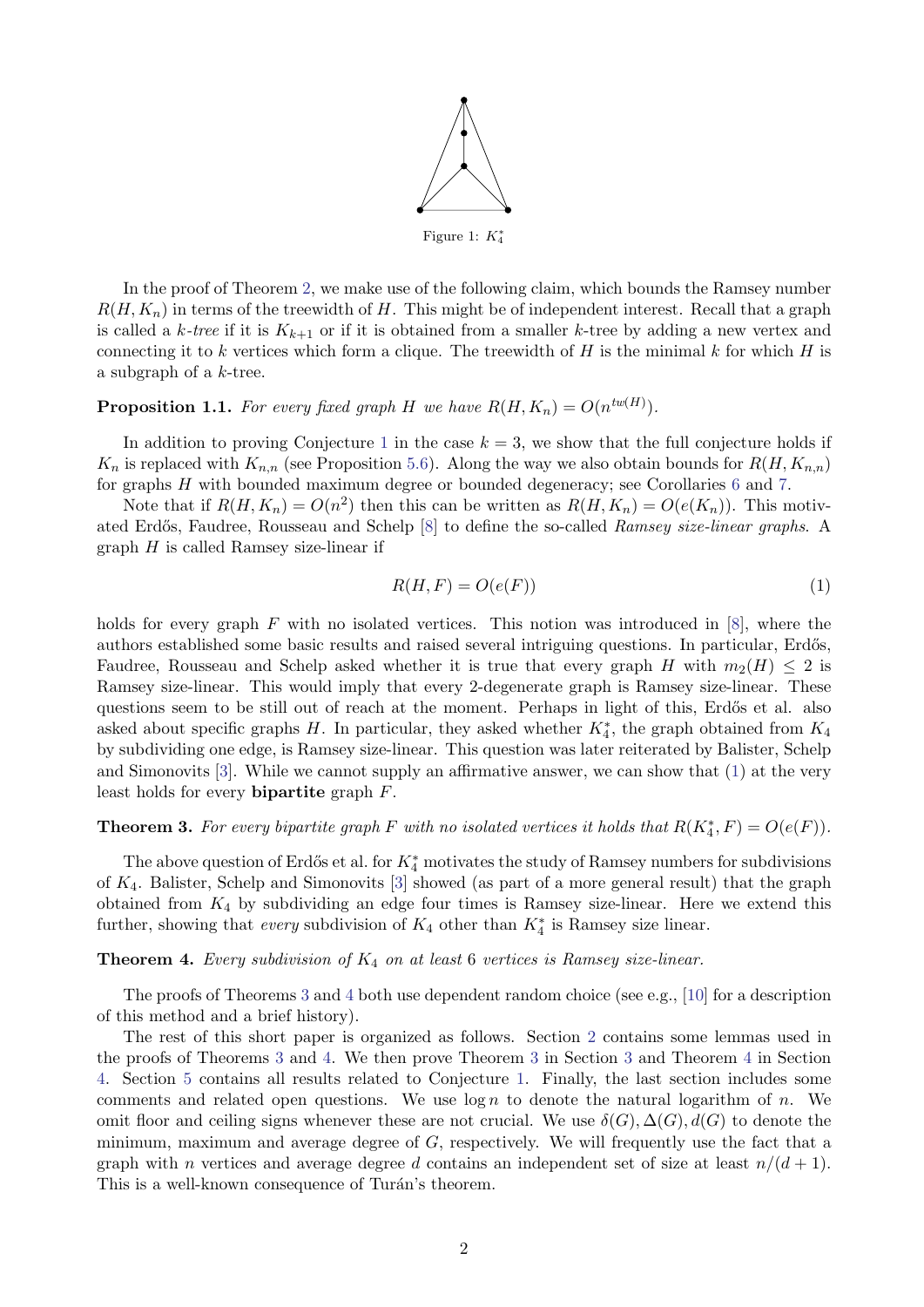### <span id="page-2-0"></span>2 Preliminary Lemmas

<span id="page-2-4"></span>**Lemma 2.1.** Let  $r > 0$ . Consider a bipartite graph with sides  $X, Y$  with  $e(X, Y) \le r|Y|$ . Then there are  $X' \subseteq X, Y' \subseteq Y, |X'| \geq |X|/(r+1)|, |Y'| \geq |Y|/(r+1)|$ , with no edges between X' and  $Y'.$ 

*Proof.* By averaging, there is  $X' \subseteq X$  with  $|X'| = |X|/(r + 1)|$  such that  $e(X', Y) \le e(X, Y)/(r + 1)$  $1) \leq r|Y|/(r+1)$ . Hence, there are at least  $||Y|/(r+1)||$  vertices  $y \in Y$  which have no edge to X'. Take  $Y'$  to be the set of these vertices.  $\Box$ 

In the proof of Theorem [3,](#page-1-1) it is convenient to assume that the host graph is (almost) regular. The following lemma allows us to assume that the maximum degree is larger than the average degree by no more than a logarithmic factor.

<span id="page-2-3"></span>**Lemma 2.2.** Let G be a graph on N vertices. Then there is an induced subgraph  $G'$  of G with average degree  $d(G')$  such that  $|V(G')| \ge N/6$  and  $\Delta(G') \le d(G') \cdot \log |V(G')|$ .

*Proof.* If  $N \le 12$  then take G' to be a 2-vertex graph. Suppose then that  $N \ge 12$ . We run the following process for  $2N/3$  steps. If the current graph G satisfies  $\Delta(G) \leq d(G) \cdot \log |V(G)|$ , then stop. Otherwise, take  $v \in V(G)$  with  $d_G(v) > d(G) \cdot \log |V(G)|$ , and replace G with  $G - v$ . Letting d denote the old average degree and  $d_{\text{new}}$  the new average degree, we have

$$
d_{\text{new}} = \frac{d|V(G)| - 2d_G(v)}{|V(G)| - 1} < \frac{d|V(G)| - 2d\log|V(G)|}{|V(G)| - 1} = d \cdot \left(1 - \frac{2\log|V(G)| - 1}{|V(G)| - 1}\right) \\
\leq d \cdot \left(1 - \frac{2\log N - 1}{N - 1}\right),
$$

where the last inequality holds because the function  $x \mapsto \frac{2\log x-1}{x-1}$  is decreasing for  $x \ge 4$ , say, and  $|V(G)| \ge N/3 \ge 4$  (as we only run the process for  $2N/3$  steps and in each step remove one vertex). So we see that if the process did not stop, then the average degree of the final graph  $G$  is at most  $\frac{\log N - 1}{N-1}$  $\Big)^{2N/3} \le (N-1) \cdot \exp \left(-\frac{2N/3 \cdot (2 \log N - 1)}{N-1}\right)$  $(N-1) \cdot \left(1 - \frac{2 \log N - 1}{N-1}\right)$  $\frac{(2\log N-1)}{N-1}$   $\leq (N-1) \cdot e^{-\log N} < 1$ . Therefore, the final graph G contains an empty subgraph on at least  $|V(G)|/2 = N/6$  vertices. This subgraph satisfies the assertion of the lemma.  $\Box$ 

The following lemma shows that if some number of highest-degree vertices of a graph  $F$  has already been embedded into the complement  $\overline{G}$  of a graph G, and if  $N = |V(G)|$  is large enough compared to the average degree of  $G$  and the degrees of the vertices already used in the embedding, then one can complete the embedding of F into  $\overline{G}$ . The proof uses a basic greedy embedding argument.

<span id="page-2-1"></span>**Lemma 2.3.** Let F be a graph with m edges. Let  $0 \le k \le |V(F)|$ , and let A be the set of the k highestdegree vertices in F. Let G be a graph with N vertices and average degree d. Let  $\sigma' : A \to V(G)$  be an embedding of  $F[A]$  into  $\overline{G}$ . Suppose that

<span id="page-2-2"></span>
$$
N \ge \frac{4m}{k+1} \cdot \max\left(\max_{v \in \sigma'(A)} d_G(v), 2d\right) + 2|V(F)|. \tag{2}
$$

Then there is an embedding  $\sigma$  of F into  $\overline{G}$  which extends  $\sigma'$  (i.e.  $\sigma(x) = \sigma'(x)$  for every  $x \in A$ ).

*Proof.* Let W be the set of  $v \in V(G)$  with  $d_G(v) \leq 2d$ . Then  $|W| \geq N/2$ . We embed the vertices of  $V(F) \setminus A$  one-by-one into W. Let  $x \in V(F) \setminus A$ . We want to choose  $\sigma(x) \in W$  which is different from all previously embedded vertices, such that if  $y \in V(F)$  has already been embedded and is adjacent in F to x, then  $\sigma(x)$  is not adjacent in G to  $\sigma(y)$ . If  $y \in A$ , then the degree of  $\sigma(y)$  in G is of course not larger than  $\max_{v \in \sigma'(A)} d_G(v)$ . And if  $y \notin A$ , then  $\sigma(y) \in W$  and hence its degree in G is at most 2d. The total number of vertices y which we need to consider is  $d_F(x) \leq 2m/(k+1)$ , where the inequality holds by the choice of A, as  $|A| = k$  and  $e(F) = m$ . So in total, the number of vertices which **cannot** play the role of  $\sigma(x)$  is at most  $\frac{2m}{k+1} \cdot \max\left(\max_{v \in \sigma'(A)} d_G(v), 2d\right) + |V(F)| - 1 < N/2 \le |W|$ . Hence, there is a suitable choice for  $\sigma(x) \in W$ .  $\Box$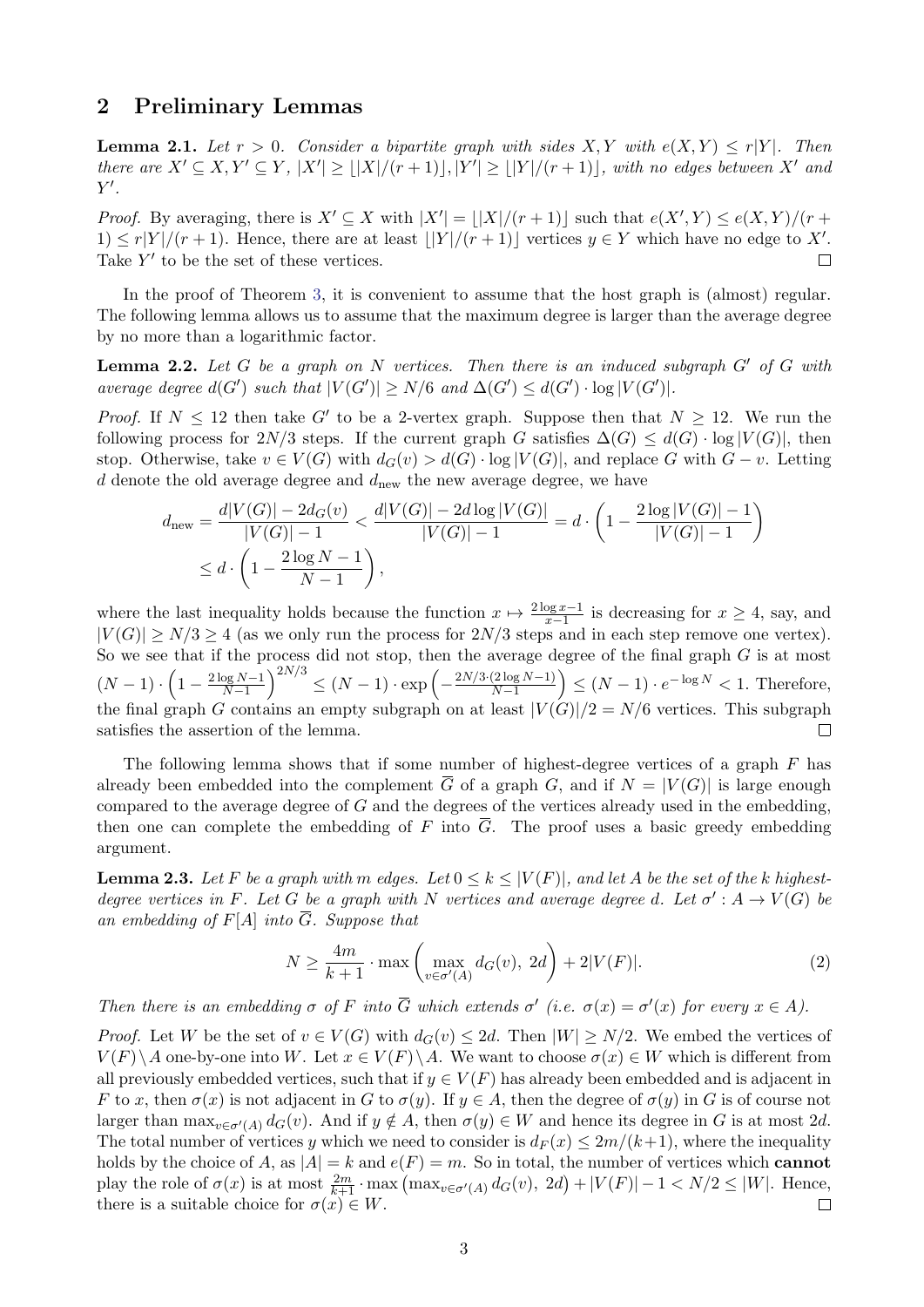<span id="page-3-3"></span>Corollary 2.4. Let  $F$  be a graph with  $m$  edges, and let  $G$  be a graph with  $N$  vertices and average degree  $d \leq \sqrt{\frac{N^2-2N\cdot |V(F)|}{48m}}$  $\frac{2N \cdot |V(F)|}{48m}$ . Then G contains a copy of F.

*Proof.* Let W be the set of  $v \in V(G)$  with  $d_G(v) \leq 2d$ . Then  $\Delta(G[W]) \leq 2d$  and  $|W| \geq N/2$ . Hence,  $G[W]$  contains an independent set I of size  $k \geq \frac{N/2}{2d+1} \geq \frac{N}{6d}$  $\frac{N}{6d}$ . Let A be the set of  $\min\{k, |V(F)|\}$ highest-degree vertices of F. Mapping  $F[A]$  arbitrarily into I gives an embedding of  $F[A]$  into  $\overline{G}$ , since I is independent in G. If  $A = V(F)$  then we are done. Else, we apply Lemma [2.3](#page-2-1) to complete the embedding of F into  $\overline{G}$ . We only need to verify the condition [\(2\)](#page-2-2). Since  $I \subseteq W$ , all vertices in I have degree at most 2d in G. So for [\(2\)](#page-2-2) to hold, it suffices that  $N \ge \frac{4m}{N/6}$  $\frac{4m}{N/6d} \cdot 2d + 2|V(F)|$ , which holds by the assumption of the lemma.  $\Box$ 

Next, we need a bipartite version of Lemma [2.3.](#page-2-1)

<span id="page-3-1"></span>**Lemma 2.5.** Let F be a bipartite graph with sides A, B and m edges. Let  $k, \ell \geq 0$ , let A' be the set of the k highest-degree vertices in A, and let  $B'$  be the set of the  $\ell$  highest-degree vertices in B. Let G be a graph with N vertices and average degree d. Let  $\sigma' : A' \cup B' \to V(G)$  be an embedding of  $F[A' \cup B']$  into  $\overline{G}$ . Suppose that

- 1.  $B' = B$  or  $N \ge \frac{2m}{\ell+1} \cdot \max_{v \in \sigma'(A')} d_G(v) + 2|V(F)|$ . 2.  $A' = A$  or  $N \ge \frac{m}{k+1} \cdot \max\left(\max_{v \in \sigma'(B')} d_G(v), 2d\right) + |V(F)|$ .
- 

Then there is an embedding  $\sigma$  of F into  $\overline{G}$  which extends  $\sigma'$ .

*Proof.* Let W be the set of  $v \in V(G)$  with  $d_G(v) \leq 2d$ . Then  $|W| \geq N/2$ . We will embed the vertices of  $V(F) \setminus (A' \cup B')$  one-by-one. We first embed the vertices of  $B \setminus B'$  into W. Let  $b \in B \setminus B'$ . We want to choose  $\sigma(b) \in W$  such that  $\sigma(b)$  is not adjacent in G to  $\sigma'(a)$  for any  $a \in A'$  with  $(a, b) \in E(F)$ , and such that  $\sigma(b)$  is different from all previously embedded vertices. We have  $d_F(b) \leq m/(\ell + 1)$ , because  $b \notin B'$  and  $B'$  is the set of the  $\ell$  highest-degree vertices in B. So the number of vertices which **cannot** play the role of  $\sigma(b)$  is at most  $\frac{m}{\ell+1} \cdot \max_{v \in \sigma'(A')} d_G(v) + |V(F)| - 1 < N/2 \leq |W|$ , where the first inequality uses Item 1. Therefore, there is a suitable choice for  $\sigma(b) \in W$ .

Suppose now that we have embedded  $B \setminus B'$ , and let us embed the vertices of  $A \setminus A'$  (here we no longer insist that vertices are embedded into W). Let  $a \in A \setminus A'$ . We need to show that there is  $\sigma(a) \in V(G)$  such that  $\sigma(a)$  is not adjacent in G to  $\sigma(b)$  for any  $b \in B$  with  $(a, b) \in E(F)$ , and such that  $\sigma(a)$  is different from all previously embedded vertices. As above, we have  $d_F(a) \leq m/(k+1)$ . For each  $b \in B \setminus B'$ , we have  $d_G(\sigma(b)) \leq 2d$  because  $\sigma(b) \in W$ . Therefore, the number of vertices which **cannot** play the role of  $\sigma(a)$  is at most  $\frac{m}{k+1} \cdot \max\left(\max_{v \in \sigma'(B')} d_G(v), 2d\right) + |V(F)| - 1 < N$ , using Item 2. So there is a valid choice for  $\sigma(a) \in V(G)$ .  $\Box$ 

Finally, we will need the following well-known result on the independence number of graphs with few triangles, see e.g. [\[5,](#page-14-9) Lemma 12.16].

<span id="page-3-2"></span>**Lemma 2.6.** Let G be a graph with N vertices, average degree d, and at most T triangles. Then G contains an independent set of size at least  $0.1\frac{N}{d}$  $\frac{N}{d} \cdot (\log d - \frac{1}{2})$  $\frac{1}{2}\log(T/N)$ .

# <span id="page-3-0"></span>3 Proof of Theorem [3](#page-1-1)

Let us first sketch the proof of Theorem [3](#page-1-1) in the case  $F = K_{n,n}$ . So let G be a graph on  $N = Cn^2$ vertices with no copy of  $K_4^*$ . We need to show that  $\overline{G}$  contains a copy of  $K_{n,n}$ . First, it is easy to see that by deleting some  $N/2$  (say) vertices, we may assume that the minimum degree of G is  $\Omega(Cn)$ . (Else, G contains an independent set of size  $2n$ , so  $\overline{G}$  contains a  $K_{n,n}$ , as required.) Let S be the set of pairs of vertices  $(x, y)$  such that  $x, y$  have at most two common neighbours. Suppose first that there is  $x \in V(G)$  such that  $S(x) := \{y : (x, y) \in S\}$  has size at least 3n. In this case, take disjoint sets  $A \subseteq N_G(x), B \subseteq S(x)$ , each of size 3n (this is possible because  $d(x) = \Omega(Cn) \ge 6n$ ). By the definition of S, each vertex in B has at most two common neighbours with  $x$ , hence it has at most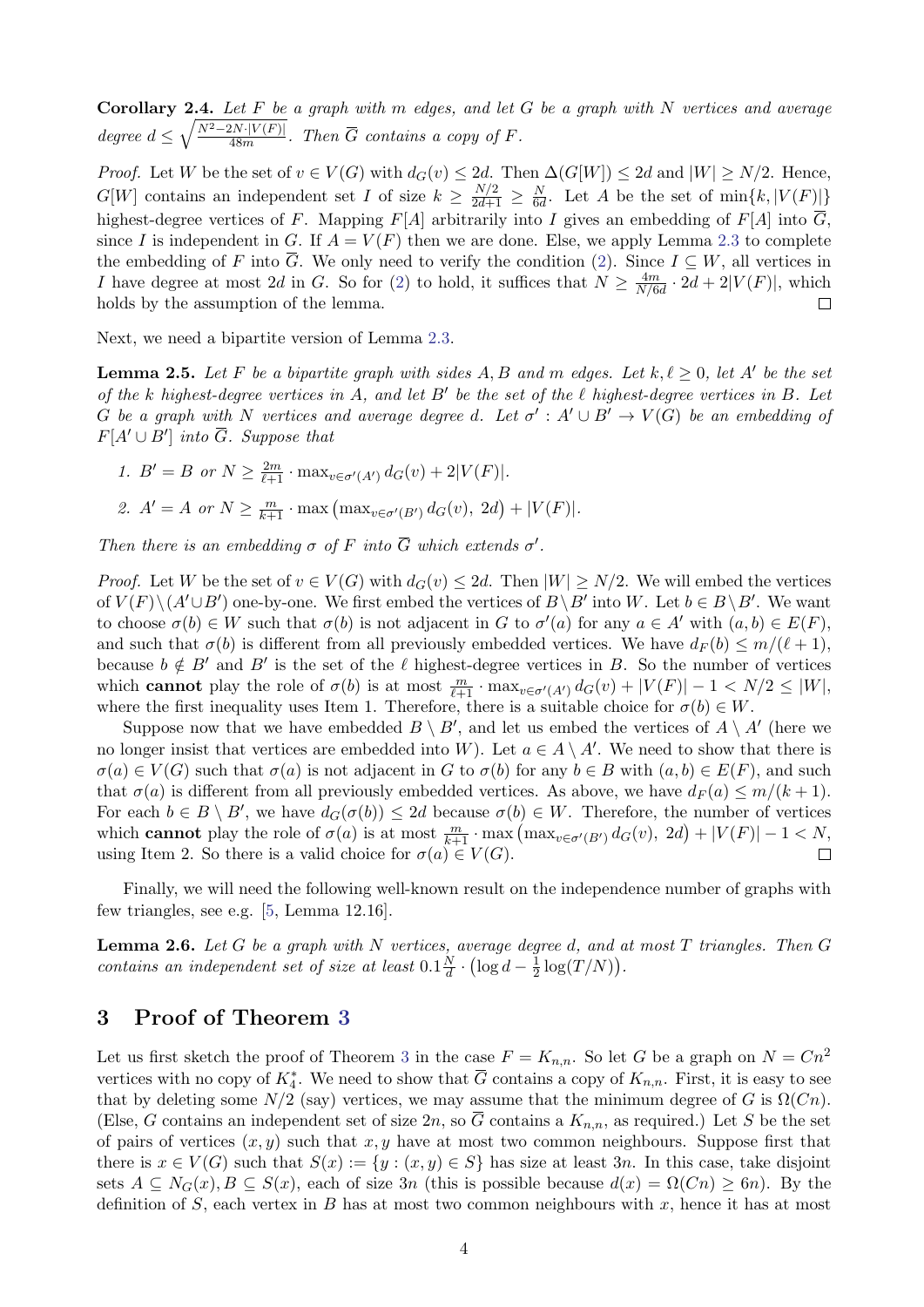two neighbours in A. This allows us to find greedily an  $n \times n$  empty bipartite graph between A, B, as required. So from now on suppose that  $|S(x)| \leq 3n$  for each  $x \in V(G)$ , implying that  $|S| \leq 3nN/2$ . Now, taking a vertex  $v \in V(G)$  at random, we see that the number of pairs  $(x, y) \in S$  contained in  $N(v)$  is on average at most 3n (each pair from S is counted at most twice when averaging over v, by the definition of S). So fix  $v \in V(G)$  with at most 3n pairs  $(x, y) \in S$  inside  $N(v)$ . Recall that  $|N(v)| = \Omega(Cn)$ . We may assume that the average degree inside  $N(v)$  is at least  $\Omega(C)$ , because otherwise  $N(v)$  would contain an independent set of size 2n, and we would be done. It follows, by convexity, that  $G[N(v)]$  contains at least  $\Omega(C^3n)$  paths of length two. Also, each pair x, y can be the endpoints of at most one such path of length two, because otherwise we get a  $C_4$  inside  $N(v)$ , and hence a  $K_4^*$  together with v. So in  $N(v)$  there are at least  $\Omega(C^3 n) > 3n$  pairs  $(x, y)$  which are the endpoints of a path of length two. Hence, one of these pairs is not in  $S$ . Fix such a pair  $x, y$ , and let x, z, y be a path of length two inside  $N(v)$ . Since  $(x, y) \notin S$ , there is an additional neighbour  $u \notin \{v, z\}$  of  $x, y$ . Now  $v, x, y, z, u$  form a copy of  $K_4^*$ .

Unfortunately, we were not able to adapt the above proof in a clean way to work for every bipartite graph F. Finding such a concise proof of Theorem [3](#page-1-1) would be interesting. Instead, to make the proof work for an arbitrary bipartite  $F$ , we apply regularization to  $G$  via Lemma [2.2,](#page-2-3) ensuring that the maximum degree is at most a logarithmic factor away from the average degree. This "almost-regularity" of G will be useful when applying Lemmas [2.3](#page-2-1) and [2.5](#page-3-1) in certain steps of the proof. To compensate for the (extra) logarithmic factor, we use Lemma [2.6.](#page-3-2) The details follow.

*Proof of Theorem [3.](#page-1-1)* Let F be a bipartite graph with sides  $A, B$ , having m edges and no isolated vertices. Note that  $|V(F)| \leq 2m$ . Let G be a graph on  $N = Cm$  vertices with no copy of  $K_4^*$ , where C is a large enough constant. Our goal is to show that  $\overline{G}$  contains a copy of F. By Lemma [2.2,](#page-2-3) there is an induced subgraph G' of G with  $|V(G')| \ge N/6$  and  $\Delta(G') \le d(G') \cdot \log |V(G')|$ . With a slight abuse of notation, we will use the notation G for G' and N for  $|V(G')|$ ; so  $|V(G)| = N$  and  $\Delta(G) \leq d(G) \cdot \log N$ . Put  $d := d(G)$ .

Let S be the set of pairs  $(x, y) \in {V(G) \choose 2}$  $\binom{G}{2}$  with  $d_G(x, y) \leq 2$ . We proceed with several cases.

**Case 1:**  $|S| \geq 2Nd \log N$ . For each  $x \in V(G)$ , let  $S(x)$  be the set of  $y \in V(G)$  with  $d(y) \leq d(x)$ and  $(x, y) \in S$ . Then  $\sum_{x \in V(G)} |S(x)| \geq |S|$ . Hence, there is x with  $|S(x)| \geq 2d \log N$ . Since  $\Delta(G) \leq$  $d \log N$ , we have  $|S(x) \setminus N_G(x)| \geq d \log N$ . Each  $y \in S(x)$  has at most 2 neighbours in  $N_G(x)$ , by the definition of S. By Lemma [2.1](#page-2-4) with  $r = 2$ ,  $X = N_G(x)$  and  $Y = S(x) \setminus N_G(x)$ , there exist  $X' \subseteq N_G(x)$ and  $Y' \subseteq S(x) \setminus N_G(x)$  such that  $|X'| \geq \lfloor d_G(x)/3 \rfloor$ ,  $|Y'| \geq \lfloor |S(x) \setminus N_G(x)|/3 \rfloor \geq \lfloor d \log(N)/3 \rfloor$ , and there are no edges in G between X' and Y'. Let  $A' \subseteq A$  be the set of the  $k := \min\{|Y'|, |A|\}$  highestdegree vertices in A, and let  $B' \subseteq B$  be the set of the  $\ell := \min\{|X'|, |B|\}$  highest-degree vertices in B. Map A' into Y' and B' into X' arbitrarily. This mapping  $\sigma'$  is an embedding of  $F[A' \cup B']$  into  $\overline{G}$ , because there are no edges in G between X' and Y'. We now verify that Items 1-2 in Lemma [2.5](#page-3-1) hold. All vertices in  $\sigma'(A') \subseteq Y' \subseteq S(x)$  have degree at most  $d_G(x)$  by the definition of  $S(x)$ . Hence (assuming  $B' \neq B$ ), we have  $\frac{2m}{\ell+1} \cdot \max_{v \in \sigma'(A')} d_G(v) \leq \frac{2m}{|X'|+1} \cdot d_G(x) \leq \frac{2m}{d_G(x)}$  $\frac{2m}{d_G(x)/3} \cdot d_G(x) = 6m$ . Also,  $|V(F)| \leq 2m$ . Therefore, Item 1 in Lemma [2.5](#page-3-1) holds provided that  $N \geq 10m$ . Next, (assuming  $A' \neq A$ , we have  $\frac{m}{k+1} \cdot \max\left(\max_{v \in \sigma'(B')} d_G(v), 2d\right) \leq \frac{m}{|Y'|+1} \cdot 2\Delta(G) \leq \frac{m}{d \log(l)}$  $\frac{m}{d \log(N)/3} \cdot 2d \log N \leq 6m.$ So Item 2 in Lemma [2.5](#page-3-1) holds as well, provided that  $N \geq 8m$ . Hence,  $\overline{G}$  contains a copy of F, as required.

**Case 2:**  $|S| \leq 2Nd \log N$  and  $d \geq 576\sqrt{m \log N}$ . For each  $x \in V(G)$ , let  $N'(x)$  denote the set of neighbours y of x with  $d(y) \leq d(x)$ , and let  $d'(x) = |N'(x)|$ . Then  $\sum_{x \in V(G)} d'(x) \geq e(G) = dN/2$ . Let  $t(x)$  be the number of pairs  $(y, z) \in S$  such that  $y, z \in N'(x)$ . We have  $\sum_{x \in V(G)} t(x) \leq 2|S|$ , because each pair in S is counted at most twice in this sum, by the definition of S. Observe that

$$
\sum_{x \in V(G)} \left[ 16 \log N \cdot \left( d'(x) - d(x)/8 - d/8 \right) - t(x) \right] \ge 16 \log N \cdot e(G)/2 - \sum_{x \in V(G)} t(x)
$$
  
= 4*dN* log  $N - \sum_{x \in V(G)} t(x) \ge 4dN \log N - 2|S| \ge 0$ .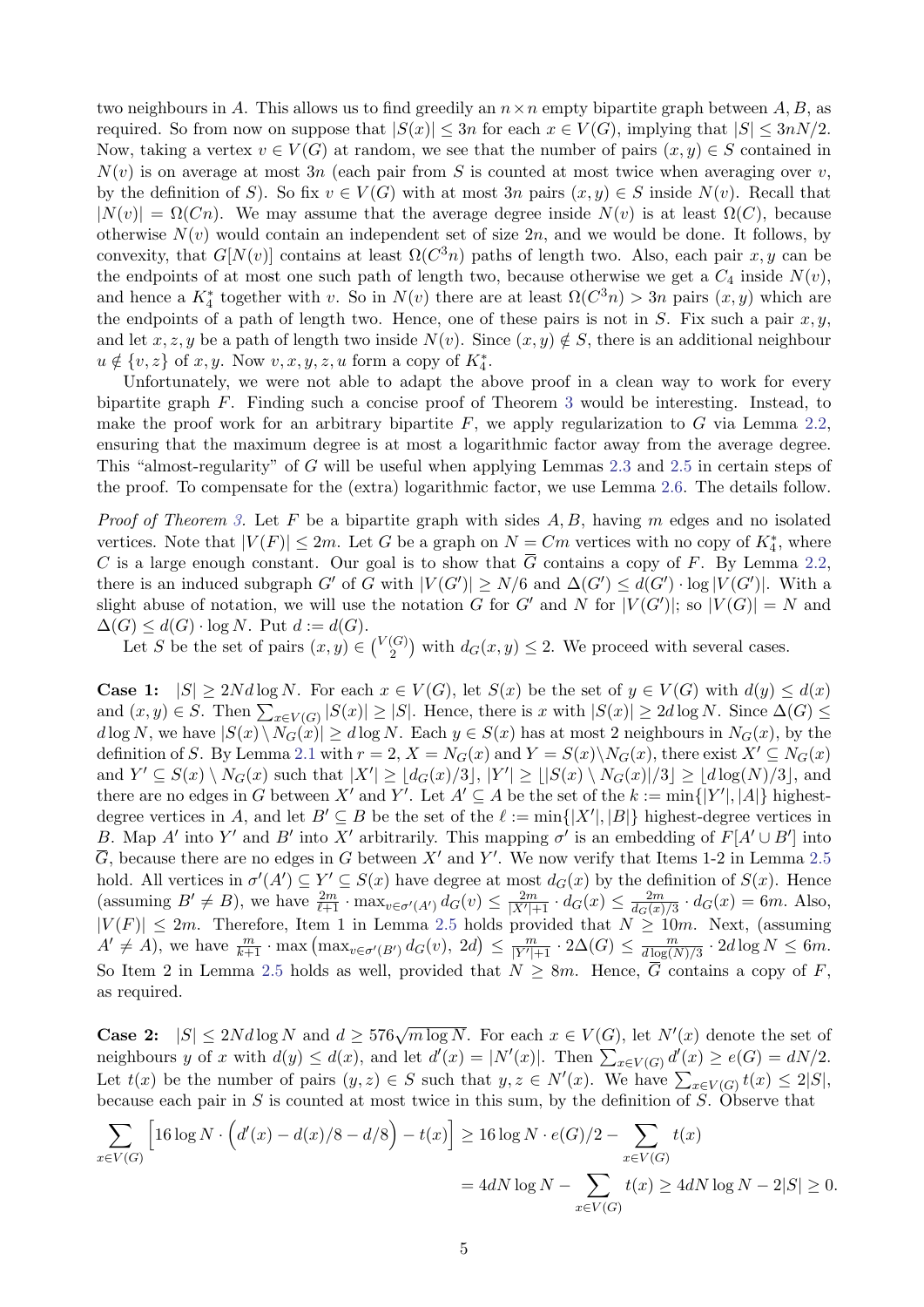Hence, there is  $x \in V(G)$  with  $16 \log N \cdot (d'(x) - d(x)/8 - d/8) - t(x) \ge 0$ . In particular,  $d'(x) \ge 0$  $d(x)/8, d/8$ , and the number  $t(x)$  of pairs  $(y, z) \in S$  with  $y, z \in N'(x)$  is at most  $16d'(x) \log N$ . Fix such x, let  $G_1 := G[N'(x)]$  and let  $d_1 := d(G_1)$  be the average degree of  $G_1$ . We claim that  $d_1 \leq 6\sqrt{\log N}$ . Suppose otherwise. Then, by convexity, the number of paths of length 2 in  $G_1$  is at least  $|N'(x)| \cdot {\binom{6\sqrt{\log N}}{2}}$  $\binom{\log N}{2}$  > 16d'(x) log  $N \ge t(x)$ . A pair of vertices from  $N'(x)$  can be the endpoints of at most one path of length two in  $G_1$ , because otherwise  $G_1 = G[N'(x)]$  would contain a copy of  $C_4$ , which together with x would give a copy of  $K_4^*$  in G, a contradiction. So we see that there are more than  $t(x)$  pairs  $(y, z) \in {N'(x) \choose 2}$  $2^{(x)}_2$ ) which are the endpoints of a path of length 2 in  $G_1$ . Hence, there is such a pair  $(y, z)$  which does **not** belong to S. Let w be the middle vertex of the path of length two between y and z in  $G_1$ . Since  $(y, z) \notin S$ , there is a common neighbour u of  $y, z$  with  $u \neq x, w$ . Now  $x, y, z, w, u$  span a copy of  $K_4^*$ , a contradiction. Hence, our claim that  $d_1 \leq 6\sqrt{\log N}$  holds.

Let  $A \subseteq V(F)$  be the set of  $k := \min\{d'(x)/3, |V(F)|\}$  highest-degree vertices in F. Our goal is to embed  $F[A]$  into  $\overline{G}[N'(x)]$ , and then use Lemma [2.3](#page-2-1) to extend this into an embedding of F into  $\overline{G}$ . To embed  $F[A]$  into  $\overline{G}[N'(x)]$ , we use Corollary [2.4](#page-3-3) with  $F[A]$  in the role of F and  $G_1 = G[N'(x)]$ in the role of G. To apply the corollary, we need to verify the condition

<span id="page-5-0"></span>
$$
d_1 \le \sqrt{\frac{|V(G_1)|^2 - 2|V(G_1)| \cdot |A|}{48e(F[A])}}.
$$
\n(3)

By definition,  $|A| \le d'(x)/3$ . Also,  $|V(G_1)| = d'(x)$ ,  $d_1 \le 6$ √  $\overline{\log N}$  and  $e(F[A]) \leq m$ . So the RHS of [\(3\)](#page-5-0) is at least  $\frac{d'(x)}{12\sqrt{m}}$ , and hence (3) holds provided that  $d'(x) \geq 72\sqrt{m \log N}$ , as  $d_1 \leq 6$ √  $\overline{\log N}.$ But  $d'(x) \geq d/8 \geq 72\sqrt{m \log N}$  by the assumption of Case 2, so [\(3\)](#page-5-0) indeed holds. By Corollary [2.4,](#page-3-3) there is an embedding  $\sigma'$  of  $F[A]$  into  $\overline{G}[N'(x)]$ .

We now use Lemma [2.3](#page-2-1) to embed F into  $\overline{G}$ . Recall that all vertices in  $\sigma'(A) \subseteq N'(x)$  have degree at most  $d(x) \leq 8d'(x)$  in G (by the definition of  $N'(x)$ ), and that the average degree of G is  $d \leq 8d'(x)$ . Also,  $k = d'(x)/3$  assuming  $A \neq V(F)$ , by our choice of k. Therefore, we can bound the first term on the RHS of [\(2\)](#page-2-2) as follows:  $\frac{4m}{k+1} \cdot (\max_{v \in \sigma'(A)} d_G(v), 2d) \leq \frac{12m}{d'(x)}$  $\frac{12m}{d'(x)} \cdot 16d'(x) = 192m$ . Also,  $|V(F)| \leq 2m$ . So [\(2\)](#page-2-2) holds for  $N \geq 196m$ . We conclude that  $\overline{G}$  contains a copy of F, as required.

Case 3:  $d \leq 576\sqrt{m \log N} = O($ √  $\overline{N \log N}$  (recall that  $N = Cm$  so  $m \leq N$ ). Let W be the set of vertices of G of degree at most 2d. Then  $|W| \ge N/2$ . Let  $d_0 := d(G[W])$  be the average degree of  $G[W]$ . Then  $d_0 \leq \Delta(G[W]) \leq 2d = O(\sqrt{N \log N})$ . √

Let us bound the number of triangles in  $G[W]$ . We have  $\Delta(G[W]) \leq 2d = O(q)$  $N\log N) =$  $N^{1/2+o(1)}$ . For each vertex x, the neighbourhood of x in G contains no  $C_4$ , because otherwise G would contain a copy of  $K_4^*$ . Hence, x participates in at most  $\Delta(G[W])^{3/2} \leq N^{3/4+o(1)} \leq d_0^{3/2+o(1)}$ 0 triangles of  $G[W]$ . So the overall number of triangles in  $G[W]$  is at most  $T := |W| \cdot d_0^{3/2 + o(1)}$  $b_0^{(3/2+o(1))}$ . By Lemma [2.6,](#page-3-2) applied to  $G[W]$ , there is an independent set I in  $G[W]$  of size at least

$$
|I| \ge 0.1 \frac{|W|}{d_0} \cdot \left(\log d_0 - \frac{1}{2} \log \left(\frac{T}{|W|}\right)\right) = 0.1 \frac{|W|}{d_0} \cdot \left(\frac{1}{4} - o(1)\right) \log d_0
$$
  

$$
\ge 0.01 \frac{N}{d_0} \log d_0 \ge \Omega\left(\sqrt{N \log N}\right) \ge \Omega(d).
$$

 $\sqrt{N \log N}$  and that the function  $x \mapsto \frac{\log x}{x}$ Here, the penultimate inequality uses that  $d_0 \leq O(\frac{1}{\sqrt{2}})$ is decreasing (for  $x \geq e$ ), and the last inequality uses that  $d \leq O(\sqrt{N \log N})$ . Let A be the set of the  $k := \min\{|I|, |V(F)|\}$  highest-degree vertices in F. We use Lemma [2.3](#page-2-1) to embed F into  $\overline{G}$ , starting with an arbitrary embedding of F[A] into I. Recall that all vertices in  $I \subseteq W$ have degree at most 2d in G. Hence, assuming  $A \neq V(F)$ , the RHS of condition [\(2\)](#page-2-2) is at most  $\frac{4m}{k+1} \cdot 2d + 2|V(F)| \leq \frac{4m}{|I|} \cdot 2d + 4m \leq O(m)$ , using that  $|I| = \Omega(d)$ . Therefore, condition [\(2\)](#page-2-2) holds for  $N = Cm$ , provided that C is large enough compared to the implied constant in the O-notation in the previous sentence. So  $\overline{G}$  contains a copy of F. This completes the proof.  $\Box$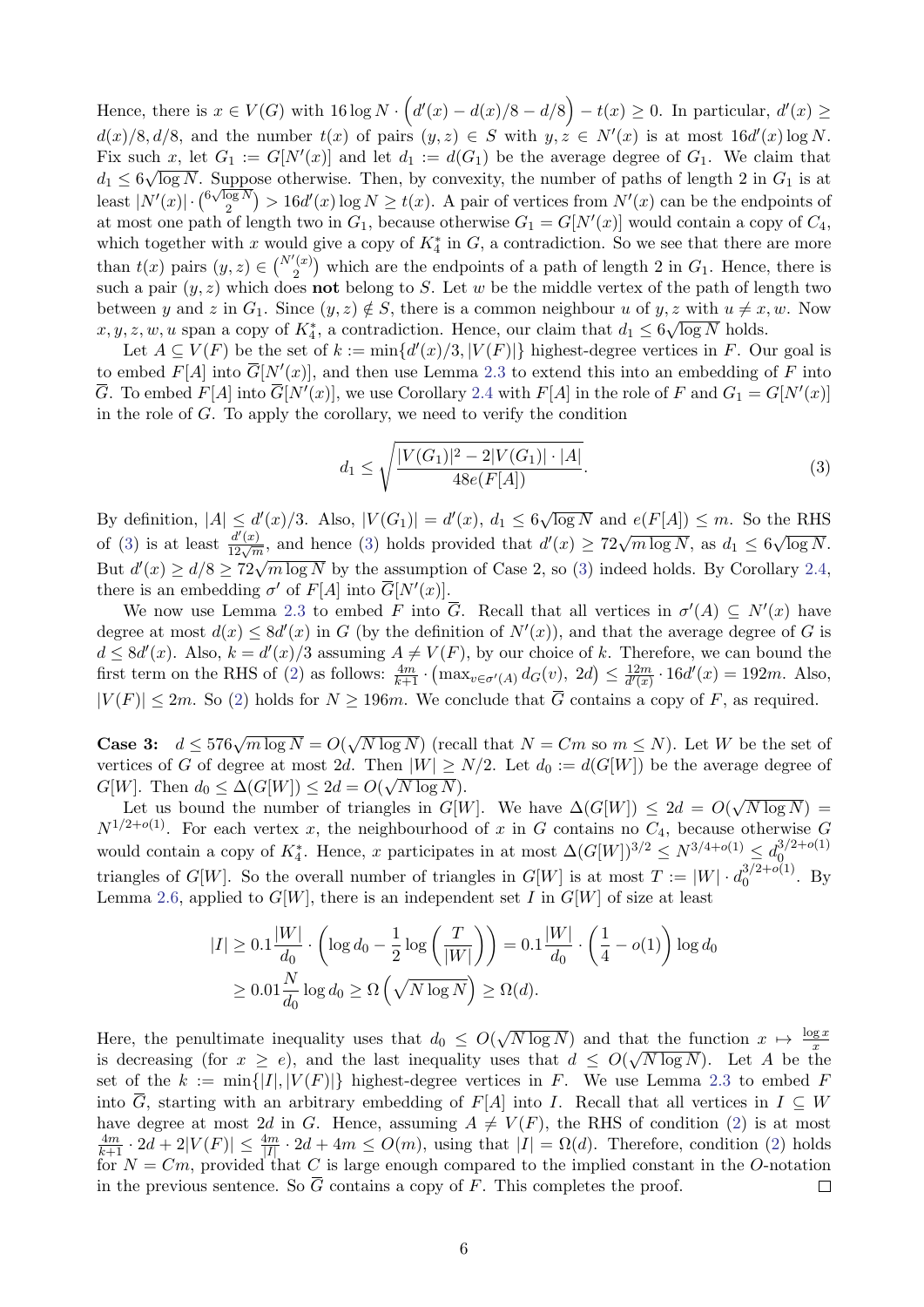

Figure 2:  $H_1$ ,  $H_2$ ,  $H_3$  (from left to right)

# <span id="page-6-0"></span>4 Proof of Theorem [4](#page-1-2)

*Proof.* There are three subdivisions of  $K_4$  on 6 vertices, and we denote these by  $H_1$ ,  $H_2$ ,  $H_3$ ; see the figure below. Every subdivision of  $K_4$  on more than six vertices is a subdivision of  $H_i$  for some  $i = 1, 2, 3$ . So let H be a subdivision of  $H_1$ ,  $H_2$  or  $H_3$ . Let  $h := |V(H)|$ , and let  $\ell$  be the largest length of a subdivision path in H. Fix constants  $1 \ll C_0 \ll C_1 \ll C$ , to be chosen implicitly later. Let F be a graph with m edges and no isolated vertices. Let G be a graph on  $N = Cm$  vertices. We assume that  $\overline{G}$  has no copy of F and our goal is to show that G has a copy of H. We begin with some general preparation that will be used in all three cases of  $H_1, H_2, H_3$ . Let  $d = d(G)$  be the average degree of G. Under the assumption that  $\overline{G}$  has no copy of F (and that C is large enough in terms of  $C_1$ ), we now prove the following:

<span id="page-6-1"></span>Claim 4.1. The following holds:

- 1.  $d \ge 0.1 N / \sqrt{m} \ge C_1$ √ N.
- 2. There is no independent set I such that  $|I| \ge d/C_1$  and all vertices in I have degree at most  $C_1 \cdot |I|.$

*Proof.* We show that if Item 1 or 2 does not hold, then  $\overline{G}$  contains a copy of F. For Item 1, if  $d \leq 0.1 N / \sqrt{m}$  then  $\overline{G}$  contains a copy of F by Corollary [2.4,](#page-3-3) using that  $|V(F)| \leq 2m$ . The inequality  $\frac{d}{dm} \leq 0.1N/\sqrt{m}$  in Item 1 holds because  $C \gg C_1$ , as  $N = Cm$ . Suppose now that Item 2 fails and let I be as in that item. We apply Lemma [2.3.](#page-2-1) Take A to be the set of  $k = \max\{|I|, |V(F)|\}$ highest-degree vertices in F. Map A arbitrarily into I; this is an embedding of  $F[A]$  into  $\overline{G}$  because I is independent in G. Let us verify [\(2\)](#page-2-2) in Lemma [2.3.](#page-2-1) All vertices in I have degree at most  $C_1 \cdot |I|$ . Also, the average degree d of G satisfies  $d \leq C_1 \cdot |I|$ . Hence, assuming  $A \neq V(F)$ , the RHS in [\(2\)](#page-2-2) is at most  $\frac{4m}{|I|+1} \cdot 2C_1 \cdot |I| + 2|V(F)| \leq 8C_1m + 4m$ . So [\(2\)](#page-2-2) holds for  $N = Cm$  if  $C \gg C_1$ .  $\Box$ 

Let  $\mathcal T$  be the set of triangles in  $G$ . We run the following process. As long as there is an edge  $e$ which is contained in at least one and at most  $C_0$  triangles from  $\mathcal T$ , we delete from  $\mathcal T$  all triangles containing e (we do not make any changes to the graph, only to the collection  $\mathcal{T}$ ). We say that e is eliminated at this step. Note that at a given step of the process, a triangle (still) belongs to  $\mathcal T$ if and only if none of its edges have been eliminated. By the end of the process we are left with a collection of triangles  $\mathcal{T}_0$  with the property that if an edge is contained in a triangle from  $\mathcal{T}_0$  then it is contained in at least  $C_0$  such triangles. An edge is called good if it is contained in a triangle from  $\mathcal{T}_0$ , and bad otherwise. We denote the set of good edges by  $E_{\text{good}}$  and the set of bad edges by  $E_{\text{bad}}$ . Observe that:

- (a) Every good edge is on at least  $C_0$  triangles, all of whose edges are good.
- (b) For every set  $B \subseteq E_{bad}$  of bad edges, there is  $e \in B$  such that there are at most  $C_0$  triangles in G which contain e and only use edges from  $B \cup E_{\text{good}}$ . In particular, the total number of triangles containing bad edges is at most  $C_0 \cdot e(G)$ .

Property (a) holds by the definition of good edges and the above-mentioned property of  $\mathcal{T}_0$ . For property (b), take  $e$  to be the earliest eliminated edge among the edges in  $B$ . Before  $e$  is eliminated, all triangles in G which only use edges from  $B \cup E_{good}$  are still in T, because none of the edges in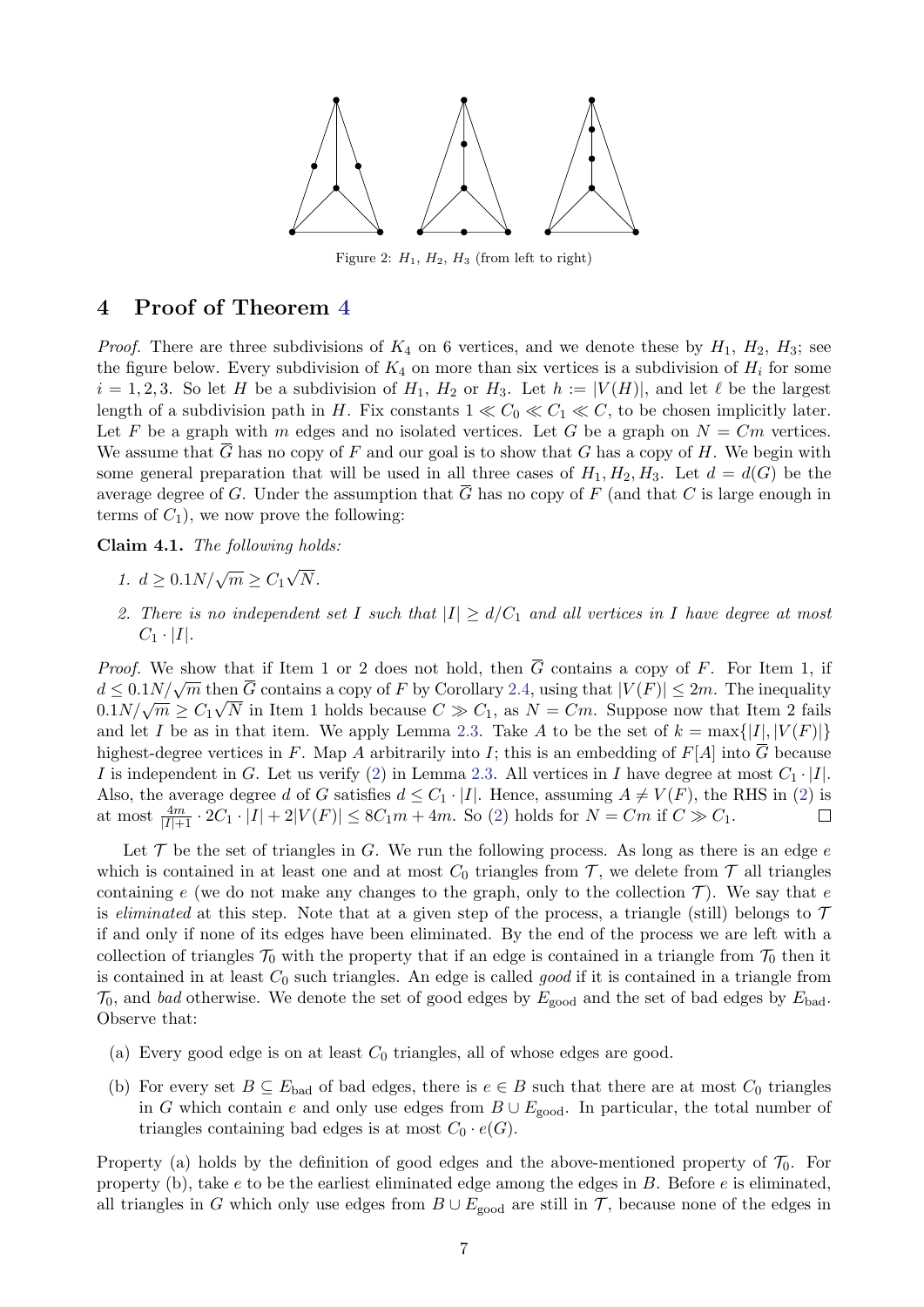$B \cup E_{\text{good}}$  has been eliminated yet (the edges in  $E_{\text{good}}$  are never eliminated). At the moment that e is eliminated, the number of triangles in  $\mathcal T$  which contain e must be at most  $C_0$ .

We will use the following terminology. We call y a good neighbour of x if  $(x, y)$  is a good edge. The good neighbourhood of x is the set of all good neighbours of x. Similarly, a common good neighbour of x, y is a vertex z such that  $(x, z), (y, z)$  are good edges.

<span id="page-7-3"></span>**Claim 4.2.** For every good edge  $(x, y)$ , there are length- $\ell$  paths  $P_1^{x,y}$  $P_1^{x,y},\ldots,P_h^{x,y},\ all\ starting\ at\ x\ and$ intersecting only at x, such that every vertex on these paths is adjacent to y.

*Proof.* Let  $A(y)$  be the good neighbourhood of y. Then  $x \in A(y)$ . Observe that by Property (a),  $G[A(y)]$  has minimum degree at least  $C_0$ . Hence, one can greedily find the above paths  $P_1^{x,y}$  $P_1^{x,y},\ldots,P_h^{x,y}$ inside  $A(y) \subseteq N(y)$ , provided that  $C_0$  is large enough in terms of  $\ell$  and h.

For  $v \in V(G)$ , let  $b(v)$  denote the number of bad edges contained in  $N(v)$ . By Property (b),

<span id="page-7-0"></span>
$$
\sum_{v \in V(G)} b(v) \le 3C_0 \cdot e(G). \tag{4}
$$

Indeed, the sum  $\sum_{v \in V(G)} b(v)$  counts triangles which contain a bad edge, and each such triangle is counted at most 3 times.

<span id="page-7-1"></span>**Claim 4.3.** There are at least  $e(G)/2$  good edges.

*Proof.* Suppose by contradiction that  $|E_{\text{good}}| \leq e(G)/2$ , and hence  $|E_{\text{bad}}| \geq e(G)/2$ . For  $v \in V(G)$ , let  $N'(v)$  be the set of vertices u such that  $(u, v)$  is a bad edge and  $d(u) \leq d(v)$ , and let  $d'(v) = |N'(v)|$ . Then  $\sum_{v \in V(G)} d'(v) \ge |E_{bad}| \ge e(G)/2$ . Observe that

$$
\sum_{v \in V(G)} \left( d'(v) - d(v)/16 - d/16 - \frac{1}{12C_0} \cdot b(v) \right) \ge e(G)/2 - e(G)/8 - e(G)/8 - \frac{1}{12C_0} \cdot \sum_{v \in V(G)} b(v) \ge 0,
$$

where the last inequality uses [\(4\)](#page-7-0). So there is  $v \in V(G)$  such that  $d'(v) \geq d(v)/16, d/16$  and  $b(v) \leq 12C_0 \cdot d'(v)$ . In particular, this means that there are at most  $12C_0 \cdot d'(v)$  bad edges inside  $N'(v)$ . So the average degree of the graph of bad edges inside  $N'(v)$  is at most 24 $C_0$ . Hence, there is  $A \subseteq N'(v)$ ,  $|A| \ge d'(v)/(24C_0+1)$ , such that  $G[A]$  has no bad edges. Recall that  $(v, u)$  is a bad edge for every  $u \in A$ , by the definition of  $N'(v)$ . We claim that the graph  $G[A]$  is  $C_0$ -degenerate. Indeed, given any  $S \subseteq A$ , apply Property (b) to the set of bad edges  $B := \{(v, u) : u \in S\}$ , and let  $e = (v, u) \in B$  be the edge given by Property (b). Since all edges in  $G[S]$  are good, every edge of the form  $(u, w) \in E(G[S])$  forms a triangle  $u, v, w$  in which  $(v, u), (v, w) \in B$  and  $(u, w)$  is good. By our choice of e, there are at most  $C_0$  such triangles, so  $d_{G[S]}(u) \leq C_0$ , as required. It follows that  $G[A]$ contains an independent set I of size at least  $|I| \ge \frac{|A|}{C_0+1} \ge \frac{d'(v)}{(C_0+1)(24C_0+1)} \ge d/C_1$ , as  $d'(v) \ge d/16$ (provided  $C_1 \gg C_0$ ). Also, all vertices in  $I \subseteq N'(v)$  have degree at most  $d(v)$  in G, by the definition of  $N'(v)$ , and  $d(v) \leq 16d'(v) \leq 16(C_0+1)(24C_0+1) \cdot |I| \leq C_1 \cdot |I|$ . But this contradicts Item 2 of Claim [4.1.](#page-6-1)  $\Box$ 

We now proceed by case analysis over the cases of  $H_1, H_2, H_3$ .

Case 1: H is a subdivision of  $H_1$ . For  $v \in V(G)$ , denote by  $N^*(v)$  the set of all  $u \in V(G)$ such that  $(u, v)$  is a good edge and  $d(u) \leq d(v)$ , and let  $d^*(v) = |N^*(v)|$ . Then  $\sum_{v \in V(G)} d^*(v) \geq$  $|E_{\text{good}}| \ge e(G)/2$ , by Claim [4.3.](#page-7-1) Let  $P(v)$  denote the set of pairs  $(u, w) \in {N^*(v) \choose 2}$  such that  $u, w$ have at most  $C_0$  common good neighbours. Let  $p(v) = |P(v)|$ . Observe that

<span id="page-7-2"></span>
$$
\sum_{v \in V(G)} p(v) \le C_0 \binom{N}{2},\tag{5}
$$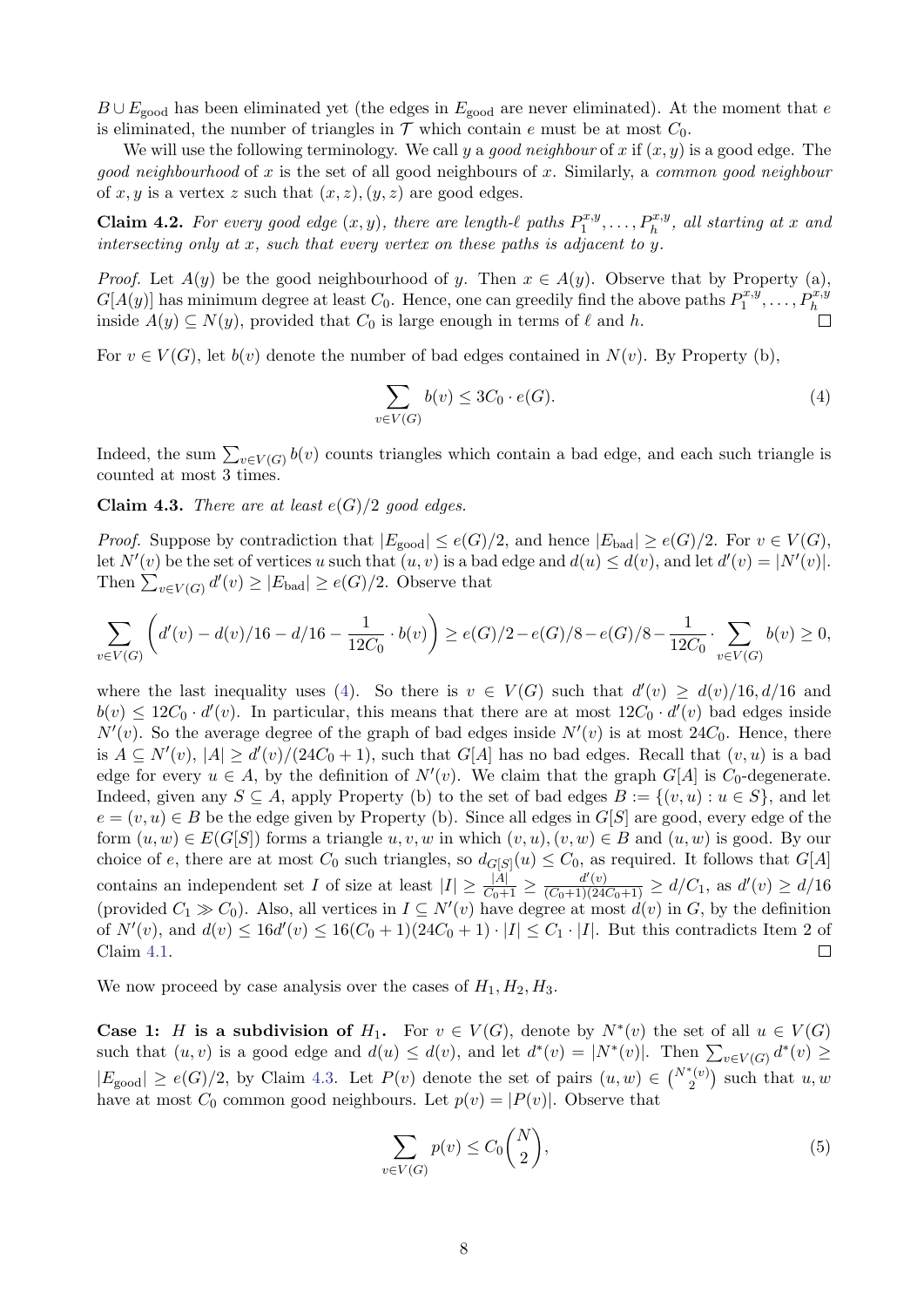because each pair  $(u, w)$  is counted at most  $C_0$  times in the sum on the LHS of [\(5\)](#page-7-2), by the definition of the sets  $P(v)$ . Now, note that

$$
\sum_{v \in V(G)} \left( d^*(v) - d(v)/16 - d/16 - \frac{1}{24C_0} \cdot b(v) - \frac{e(G)}{4C_0 N^2} \cdot p(v) \right) =
$$
\n
$$
\sum_{v \in V(G)} d^*(v) - e(G)/4 - \frac{1}{24C_0} \cdot \sum_{v \in V(G)} b(v) - \frac{e(G)}{4C_0 N^2} \cdot \sum_{v \in V(G)} p(v) \ge
$$
\n
$$
e(G)/2 - e(G)/4 - e(G)/8 - e(G)/8 = 0.
$$

Here we used [\(4\)](#page-7-0) and [\(5\)](#page-7-2). So there is  $v \in V(G)$  such that  $d^*(v) \geq d(v)/16$ ,  $d/16$ ,  $b(v) \leq 24C_0 \cdot d^*(v)$  and

<span id="page-8-0"></span>
$$
p(v) \le \frac{4C_0N^2}{e(G)} \cdot d^*(v) = \frac{8C_0N}{d} \cdot d^*(v) \le \frac{d^*(v) \cdot (d^*(v) - 3)}{8},\tag{6}
$$

where the last inequality holds if  $C_1 \gg C_0$  because  $d^*(v) \geq d/16 \geq C_1$ √  $N/16$ , using Item 1 of Claim [4.1.](#page-6-1) Let  $A \subseteq N^*(v)$  be the set of all  $u \in N^*(v)$  which participate in at most  $\frac{d^*(v)-3}{2}$ 2 of the pairs in  $P(v)$ . Then  $p(v) \geq \frac{1}{2}$  $\frac{1}{2}(d^*(v) - |A|) \cdot \frac{d^*(v) - 3}{2}$  $\frac{v-3}{2}$ , so  $|A| \geq d^*(v)/2$  by [\(6\)](#page-8-0). We claim that  $e(G[A]) > 48C_0 \cdot |A|$ . Indeed, otherwise  $G[A]$  would contain an independent set I of size  $|I| \ge \frac{|A|}{96C_0+1} \ge \frac{d^*(v)}{2(96C_0+1)} \ge \frac{d}{C}$  $\frac{d}{C_1}$ , as  $d^*(v) \ge d/16$  and  $C_1 \gg C_0$ . Also,  $I \subseteq N^*(v)$  and all vertices in  $N^*(v)$  have degree at most  $d(v) \leq 16d^*(v) \leq C_1 \cdot |I|$  in G. This would contradict Item 2 of Claim [4.1.](#page-6-1) So indeed  $e(G[A]) > 48C_0 \cdot |A|$ . On the other hand,  $G[A]$  contains at most  $b(v)$  bad edges. Hence,  $G[A]$  contains at least  $e(G[A]) - b(v) > 48C_0 \cdot |A| - b(v) \ge 48C_0 \cdot d^*(v)/2 - b(v) \ge 0$ good edges. Fix such a good edge  $(u_1, u_2), u_1, u_2 \in A$ . By the definition of A, each  $u_i$  participates in at most  $\frac{d^*(v)-3}{2}$  $\frac{v-3}{2}$  of the pairs in  $P(v)$ . Hence, there is  $w \in N^*(v)$  different from  $u_1, u_2$  such that  $(u_1, w), (u_2, w) \notin P(v)$ . By the definition of  $P(v)$ , this means that  $u_i, w$  have at least  $C_0$  common good neighbours for  $i = 1, 2$ . Let  $z_i$  be a common good neighbour of  $u_i, w$  such that  $v, u_1, u_2, w, z_1, z_2$ are all distinct. Observe that these six vertices form a copy of  $H_1$  in which all edges are good. To obtain a copy of  $H$ , we need to replace the edges of this copy of  $H_1$  with internally-disjoint paths of appropriate lengths. We find these paths one-by-one. Suppose that the path between vertices  $x, y \in \{v, u_1, u_2, w, z_1, z_2\}$  needs to have length  $k \leq \ell$ . The edge  $(x, y)$  is good, hence we can apply Claim [4.2](#page-7-3) to it to obtain the paths  $P_i^{x,y}$  $p_i^{x,y}, i = 1, \ldots, h.$  One of the paths  $P_i^{x,y}$  $p_i^{x,y}, 1 \leq i \leq h$ , must be internally disjoint from all the vertices we embedded so far. Also, since all vertices of this path are adjacent to y, we can shorten it to a path that ends in y and has length exactly  $k$ . This completes the proof for the case of  $H_1$ .

**Case 2:** H is a subdivision of  $H_2$ . For a vertex  $v \in V(G)$ , denote by  $d_{\text{good}}(v)$  the number of good neighbours of v. By Claim [4.3,](#page-7-1) we have  $\sum_{v} d_{\text{good}}(v) \ge e(G)$ . Sample two distinct vertices  $v_1, v_2 \in V(G)$  uniformly at random and let A be the common good neighbourhood of  $v_1, v_2$ . For each  $u \in V(G)$ , the probability that  $u \in A$  is  $\binom{d_{\text{good}}(u)}{2}$  $\binom{p}{2}$  / $\binom{N}{2}$ . By Jensen's inequality,

$$
\mathbb{E}[|A|] = \frac{1}{\binom{N}{2}} \cdot \sum_{u} \binom{d_{\text{good}}(u)}{2} \ge \frac{N}{\binom{N}{2}} \cdot \binom{\frac{1}{N} \cdot \sum_{u} d_{\text{good}}(u)}{2} \ge \frac{N}{\binom{N}{2}} \cdot \binom{e(G)/N}{2}
$$

$$
\ge \frac{2}{N} \cdot \frac{(e(G)/N)^2}{4} = \frac{e(G)^2}{2N^3} \ge C_0^2,
$$

where the last inequality holds because  $e(G) = dN/2, d \geq C_1$ √ N by Item 1 of Claim [4.1,](#page-6-1) and  $C_1 \gg C_0$ . Let P be the set of pairs of vertices  $u_1, u_2 \in A$  such that  $u_1, u_2$  have at most  $C_0$  common good neighbours. For a given pair  $u_1, u_2 \in V(G)$  with at most  $C_0$  common good neighbours, the probability that  $u_1, u_2 \in A$  is at most  ${C_0 \choose 2} / {N \choose 2}$ . Hence,  $\mathbb{E}[|P|] \leq {C_0 \choose 2}$ . By linearity of expectation,  $\mathbb{E}[|A| - |P|] \geq C_0^2/2 \geq 3$ . Hence, there is a choice of  $v_1, v_2$  for which  $|A| - |P| \geq 3$ . By removing one vertex from each pair in P, we obtain a subset  $A' \subseteq A$ ,  $|A'| \geq 3$ , such that no pair of vertices in A' belongs to P. Fix distinct  $u_1, u_2, u_3 \in A'$ . Since  $(u_1, u_2) \notin P$ , there are more than  $C_0 \geq 4$  common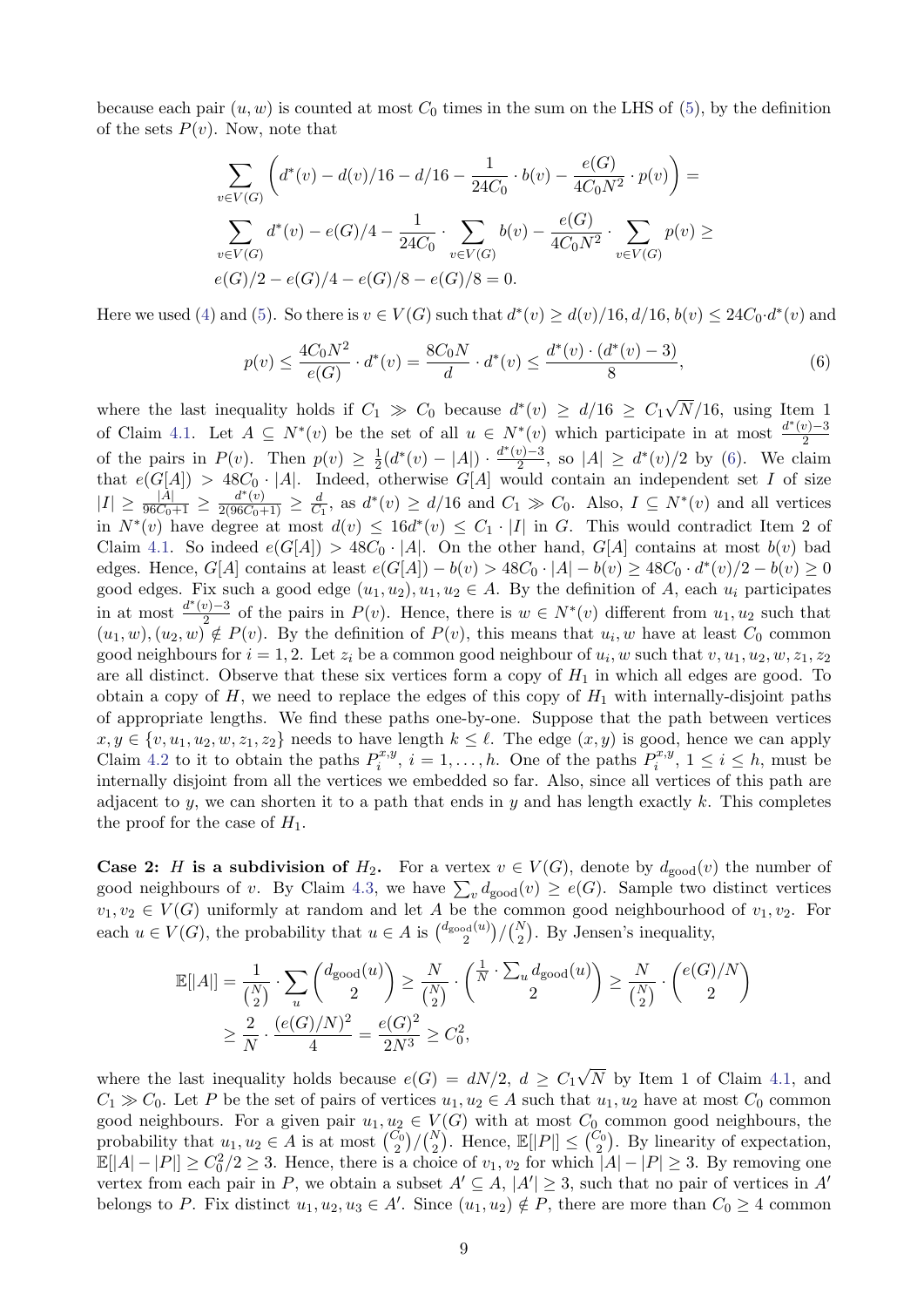good neighbours of  $u_1, u_2$ . Hence, there is  $w \notin \{v_1, v_2, u_3\}$  which is a common good neighbour of  $u_1, u_2$ . Observe that  $v_1, v_2, u_1, u_2, u_3, w$  form a copy of  $H_2$  in which all edges are good. We can obtain a copy of H by using the paths  $P_i^{x,y}$  $j_i^{x,y}$  given by Claim [4.2,](#page-7-3) as is done in Case 1.

**Case 3:** H is a subdivision of  $H_3$ . We start by observing that finding certain subgraphs in G allows us to embed a copy of H. We need three such observations. Recall that  $K_4^*$  is the subdivision of  $K_4$  where exactly one edge is subdivided once.

- (i)  $H_3$  is a subdivision of  $K_4^*$ , and hence H is a subdivision of  $K_4^*$  by transitivity. Therefore, if we find a copy of  $K_4^*$  consisting only of good edges, then we can use this copy to find a copy of H, as is done in the previous cases (by using the paths  $P_i^{x,y}$  $p_i^{x,y}$  from Claim [4.2\)](#page-7-3).
- (ii)  $H_3$  is obtained from  $K_4$  by subdividing one edge twice. We distinguish between the original edges of  $K_4$  and the subdivision edges;  $H_3$  has five original edges and three subdivision edges. Observe that if we find a copy of  $H_3$  in which all original edges are good and at least one subdivision edge is good, then we can find a copy of  $H$ . (Indeed, if to obtain a copy of  $H$  it is necessary to subdivide one of the bad subdivision edges in the copy of  $H_3$ , then we can instead subdivide a good subdivision edge of the copy of  $H_3$ .)
- (iii) If H is obtained from  $K_4$  by subdividing at least two edges (some number of times), then H is a subdivision of  $H_1$  or  $H_2$ ; so such H are already covered by Cases 1-2. Hence, we may assume that H is obtained from  $K_4$  by subdividing exactly one edge (some number  $\ell > 2$  times). It follows that if we find a copy of  $K_4$  which contains at least one good edge, then we can find a copy of  $H$ .

Recall that a diamond is the graph consisting of two triangles sharing an edge. A diamond has two vertices of degree 2 and two vertices of degree 3; the vertices of degree 2 will be called the tips of the diamond, and the edge connecting the two vertices of degree 3 will be called the middle edge of the diamond. A diamond is called good if all of its edges are good. By Claim [4.3,](#page-7-1) G contains at least  $e(G)/2$  good edges. By Property (a) above, every good edge is on at least  $C_0$  triangles, all of whose edges are good. It follows that G contains at least  $e(G)/2 \cdot {C_0 \choose 2} \ge 4e(G)$  good diamonds. For  $v \in V(G)$ , let  $t(v)$  denote the number of good diamonds D such that v is a tip of D, and the other tip u of D satisfies  $d(u) \leq d(v)$ . Then  $\sum_{v} t(v) \geq 4e(G)$ . It follows that

$$
\sum_{v \in V(G)} (t(v) - d(v) - d) = \sum_{v \in V(G)} t(v) - 4e(G) \ge 0.
$$

Hence, there is a vertex v satisfying  $t(v) \geq d(v)$ , d. Fix such a vertex v. By definition, there are good diamonds  $D_1, \ldots, D_r$ ,  $r = t(v)$ , such that v is a tip of  $D_i$ , and the other tip  $u_i$  of  $D_i$  satisfies  $d(u_i) \leq d(v)$  (for  $i = 1, \ldots, r$ ). Let  $e_i$  be the middle edge of  $D_i$ . Suppose first that there is  $1 \leq i \leq r$ such that  $(v, u_i) \in E(G)$ . Then the vertices of  $D_i$  form a  $K_4$  in which all edges except possibly  $(v, u_i)$ are good. By (iii), this allows us to find a copy of  $H$ , as required. So from now on we may assume that v is not connected to any  $u_i$ . It follows that  $\{u_1, \ldots, u_r\} \cap \bigcup_{i=1}^r e_i = \emptyset$ , since v is connected with (good) edges to all vertices of  $\bigcup_{i=1}^r e_i$ . Next, suppose that there are  $1 \leq i < j \leq r$  such that  $u_i = u_j$ . Since  $D_i \neq D_j$ , there is  $x_j \in e_j$  such that  $x_j \notin V(D_i)$ . Observe that  $V(D_i) \cup \{x_j\}$  spans a copy of  $K_4^*$  in which all edges are good. By (i), this is sufficient to find a copy of H. Hence, from now on we may assume that  $u_1, \ldots, u_r$  are pairwise distinct. We claim that  $U := \{u_1, \ldots, u_r\}$  is not an independent set of G. Indeed, observe that  $|U| = r = t(v) \geq d$  and all vertices in U have degree at most  $d(v) \leq t(v) = |U|$ . So if U were independent then we would get a contradiction to Item 2 of Claim [4.1.](#page-6-1) Let us then fix  $1 \leq i < j \leq r$  such that  $(u_i, u_j) \in E(G)$ . If  $e_i = e_j$  then  $e_i \cup \{u_i, u_j\}$  spans a copy of  $K_4$  in which all edges except possibly  $(u_i, u_j)$  are good. This allows us to find a copy of H by (iii). Suppose finally that  $e_i \neq e_j$ . Let  $x_j \in e_j \setminus V(D_i)$ . It is easy to check that  $V(D_i) \cup \{x_j, u_j\}$ contains a copy of  $H_3$  in which all edges except possibly  $(u_i, u_j)$  are good, and  $(u_i, u_j)$  plays the role of a subdivision edge (the subdivision edges are  $(v, x_i), (x_i, u_i), (u_i, u_i)$ ). By (ii), this allows us to find a copy of  $H$ . So we see that in all cases,  $G$  contains a copy of  $H$ . This completes the proof of Case 3 and hence the theorem.  $\Box$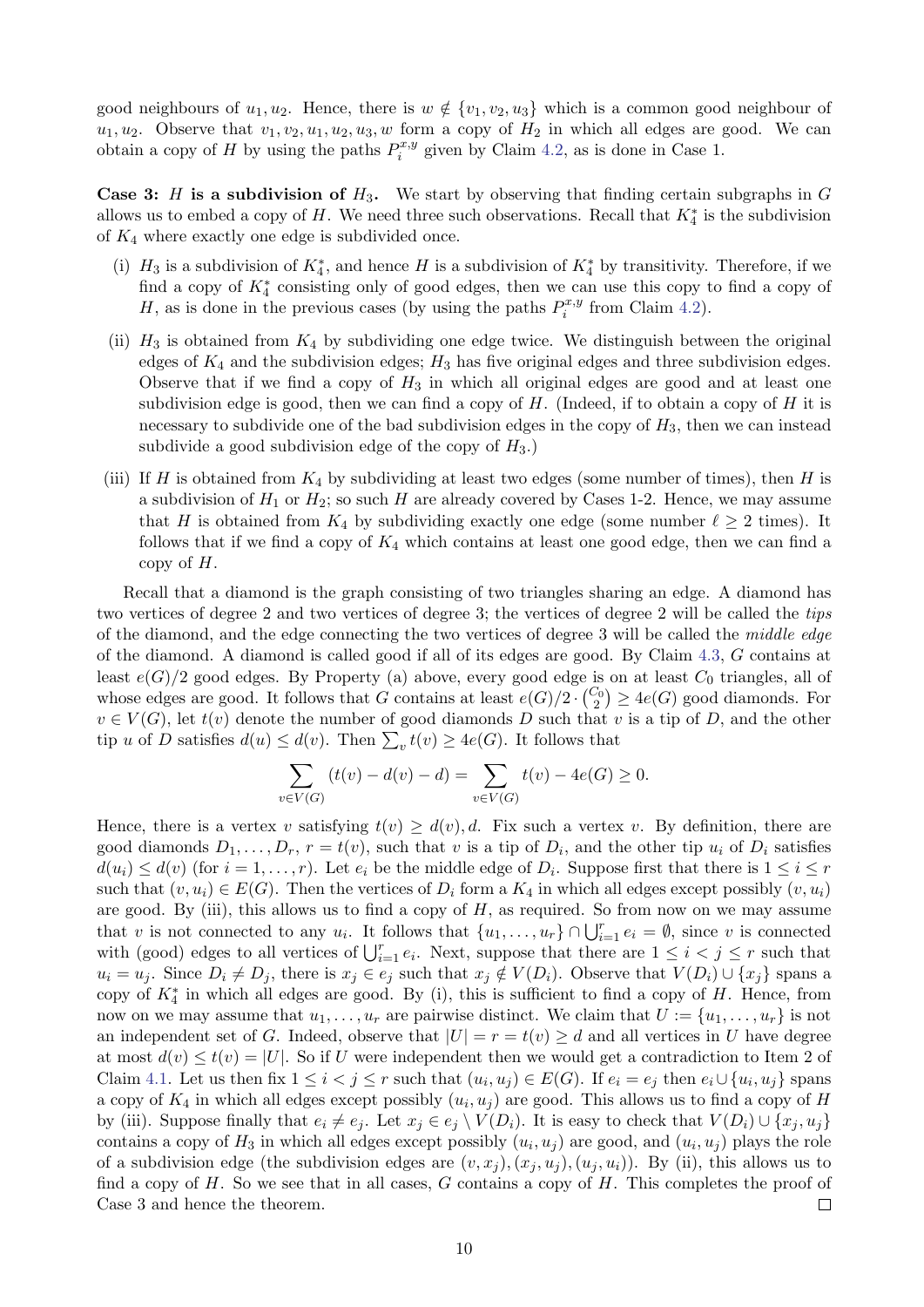### <span id="page-10-0"></span>5 On Conjecture [1](#page-0-1)

This section is broken into several parts. First, we prove Proposition [1.1,](#page-1-3) which then allows us to prove Theorem [2.](#page-0-2) Next, we show that Conjecture [1](#page-0-1) holds if  $K_n$  is replaced by  $K_{n,n}$  (see Proposition [5.6\)](#page-13-1). To that end, we also study the Ramsey number  $R(H, K_{n,n})$  for graphs H of bounded maximum degree and for degenerate graphs (see Section [5.3\)](#page-12-0).

#### 5.1 Proof of Proposition [1.1](#page-1-3)

Here we prove Proposition [1.1,](#page-1-3) which bounds the Ramsey number  $R(H, K_n)$  in terms of the treewidth of  $H$ . We refer to [\[11\]](#page-14-10) for the basic definitions related to treewidth. We will need the following lemma. For a graph G, let  $#K_r(G)$  denote the number of r-cliques in G.

<span id="page-10-2"></span>**Lemma 5.1.** For any  $r \geq 1$  there is  $C_r > 0$  such that the following holds. If G is a graph on  $N \geq C_r n^r$  vertices with no independent set of size n, then  $\#K_{r+1}(G) \geq \frac{N}{C_r n^r} \cdot \#K_r(G)$ .

*Proof.* We will show that one can take  $C_1 = 4$  and  $C_r = 8(r + 1) \cdot C_{r-1}$  for  $r \geq 2$ . (We make no effort of optimising the value of  $C_r$ .) The proof is by induction on r. Suppose first  $r = 1$ . Let d be the average degree of G. We have  $n > \alpha(G) \ge \frac{N}{d+1}$ , and hence  $\frac{2e(G)}{N} = d > \frac{N}{n} - 1 \ge \frac{N}{2n}$  $\frac{N}{2n}$ . It follows that  $e(G) \geq \frac{N}{4n} \cdot N$ , as required.

Let now  $r \geq 2$ , and let G be as in the statement of the lemma. By the induction hypothesis, we know that  $\#K_r(G) \geq \frac{N}{C_{r-1}n^{r-1}} \cdot \#K_{r-1}(G)$ . Let C be the set of all  $(r-1)$ -cliques X in G such that the number of r-cliques containing X is at least  $\frac{r}{2} \cdot \frac{N}{C_{r-1}n^{r-1}}$ . Observe that the number of r-cliques which do not contain any  $(r-1)$ -clique from  $\mathcal C$  is at most  $\frac{1}{r} \cdot \# K_{r-1}(G) \cdot \frac{r}{2}$  $\frac{r}{2} \cdot \frac{N}{C_{r-1}n^{r-1}} \leq \frac{1}{2}$  $\frac{1}{2} \cdot \# K_r(G)$ ; hence there are at least  $\frac{1}{2} \cdot \# K_r(G)$  r-cliques which contain some  $(r-1)$ -clique from C. For each  $X \in \mathcal{C}$ , let  $N(X)$ be the set of vertices y such that  $X \cup \{y\}$  is an r-clique. By definition,  $|N(X)| \geq \frac{r}{2} \cdot \frac{N}{C_{r-1}n^{r-1}} \geq 4n$ . By the case  $r = 1$  of the lemma, applied to the graph  $G[N(x)]$ , we have  $e(N(X)) \geq \frac{|N(X)|^2}{4n}$  $\frac{(A)|^2}{4n}$ . Summing

over all  $X \in \mathcal{C}$ , we see that

$$
\binom{r+1}{2} \cdot \#K_{r+1}(G) \ge \sum_{X \in \mathcal{C}} e(N(X)) \ge \sum_{X \in \mathcal{C}} \frac{|N(X)|^2}{4n} \ge \frac{1}{4n} \cdot \frac{r}{2} \cdot \frac{N}{C_{r-1}n^{r-1}} \cdot \sum_{X \in \mathcal{C}} |N(X)|
$$

$$
\ge \frac{r}{8} \cdot \frac{N}{C_{r-1}n^r} \cdot \frac{\#K_r(G)}{2} = \binom{r+1}{2} \cdot \frac{N}{C_rn^r} \cdot \#K_r(G).
$$

In the proof of Proposition [1.1,](#page-1-3) it is convenient to work with a tree-decomposition of  $H$  in which all bags have size  $tw(H)+1$ , and every two adjacent bags intersect in  $tw(H)$  vertices. It is well-known that such a tree decomposition always exists, see e.g. [\[11,](#page-14-10) Lemma 2].

<span id="page-10-1"></span>**Lemma 5.2** ([\[11\]](#page-14-10)). Let H be a graph with  $r := tw(H)$ . Then there is a tree-decomposition of H in which every bag has size  $r + 1$  and every two adjacent bags intersect in r vertices.

We are now ready to prove Proposition [1.1,](#page-1-3) which we restate here for convenience.

**Proposition 1.1.** For every fixed graph H we have  $R(H, K_n) = O(n^{tw(H)})$ .

*Proof.* Put  $r := \text{tw}(H)$ . Take a tree-decomposition of H with the properties guaranteed in Lemma [5.2;](#page-10-1) let T be the corresponding tree, and let  $B(t)$  be the bag corresponding to  $t \in V(T)$ . Let H' be the graph obtained by making each bag  $B(t)$  a clique; so  $V(H') = V(H)$  and H' contains H as a subgraph. We will show that  $R(H', K_n) = O(n^r)$ . Let G be a graph on  $N = Cn^r$  vertices with no independent set of size n. By Lemma [5.1,](#page-10-2) if C is large enough then  $\#K_{r+1}(G) > (v(H) - r -$ 1)  $\cdot \#K_r(G)$ . We now run the following process with sets  $\mathcal{C}_{r+1}, \mathcal{C}_r$ . Initialize  $\mathcal{C}_{r+1}$  to be the set of all  $(r + 1)$ -cliques in G, and  $\mathcal{C}_r$  to be the set of all r-cliques in G. As long as there is  $X \in \mathcal{C}_r$  such that the number of  $Y \in \mathcal{C}_{r+1}$  containing X is at most  $v(H) - r - 1$ , delete X from  $\mathcal{C}_r$  and delete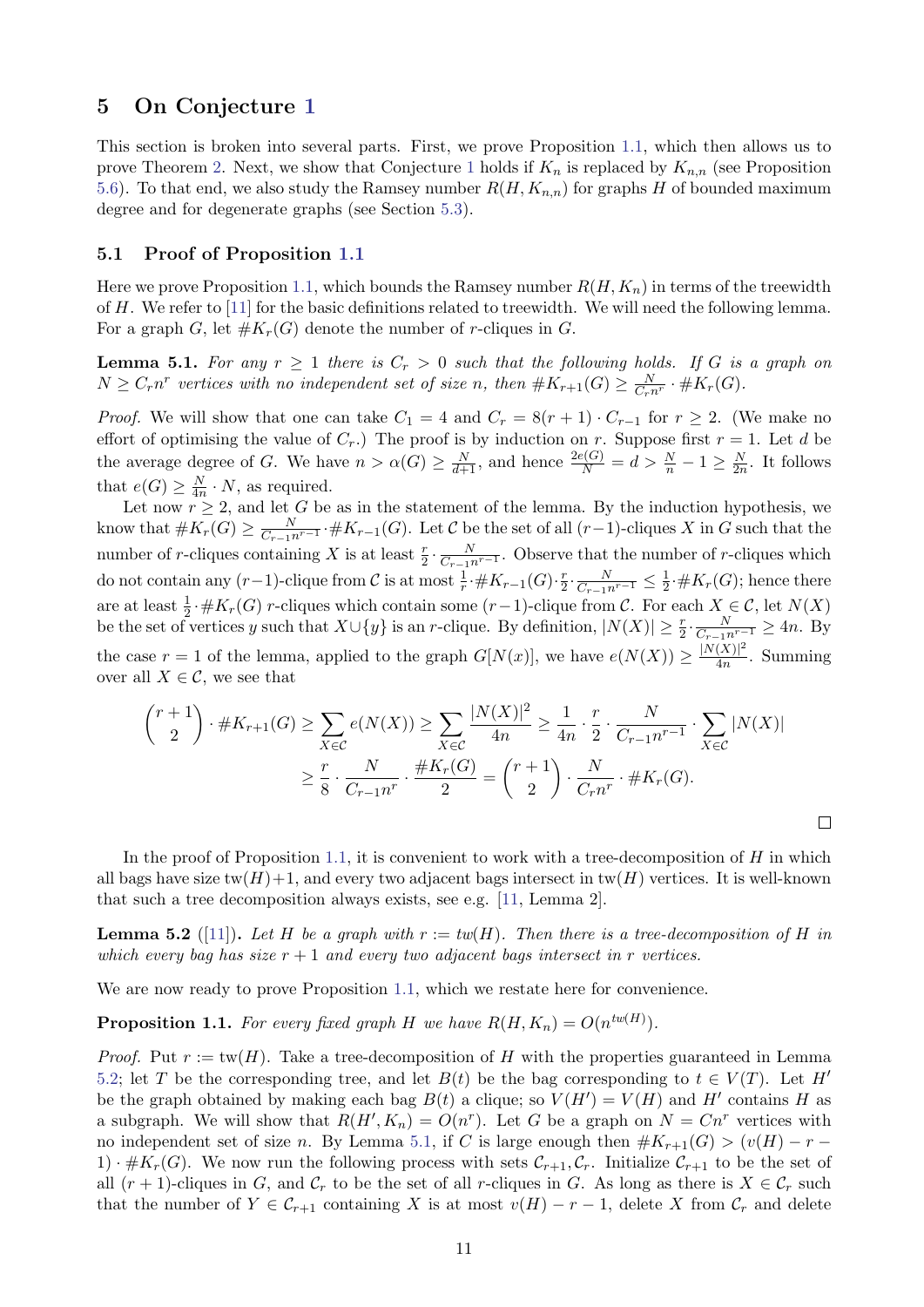all such Y from  $C_{r+1}$ . The number of elements of  $C_{r+1}$  deleted throughout the process is at most  $\#K_r(G) \cdot (v(H) - r - 1) < \#K_{r+1}(G)$ . Hence, the terminal set  $C_{r+1}$  is non-empty. By construction, this set has the property that for every  $Y \in \mathcal{C}_{r+1}$  and every  $X \subseteq Y$ ,  $|X| = r$ , there are at least  $v(H) - r$  sets  $Y' \in C_{r+1}$  which contain X.

Fix an order  $t_1, \ldots, t_m$  of  $V(T)$  such that  $t_i$  has exactly one neighbour in  $\{t_1, \ldots, t_{i-1}\}$ . We now embed  $B(t_1), \ldots, B(t_m)$  one-by-one, such that the image of each  $B(t_i)$  equals some  $Y_i \in C_{r+1}$ . Fix an arbitrary  $Y_1 \in \mathcal{C}_{r+1}$  and embed  $B(t_1)$  onto  $Y_1$ . For  $i \geq 2$ , suppose that we already embedded  $B(t_1), \ldots, B(t_{i-1})$ . There is a unique  $1 \leq j \leq i-1$  such that  $t_j$  is a neighbour of  $t_i$ . By the definition of tree-decomposition, we have  $B(t_i) \cap (B(t_1) \cup \cdots \cup B(t_{i-1})) = B(t_i) \cap B(t_j)$ . By our choice of the tree-decomposition and of H', the intersection  $B(t_i) \cap B(t_j)$  is an r-clique. Hence, there is a unique vertex  $v \in B(t_i) \setminus B(t_j)$ . Let  $X \subseteq Y_j$  be the r-clique playing the role of  $B(t_i) \cap B(t_j)$ . There are at least  $v(H) - r$  different  $(r + 1)$ -cliques  $Y \in C_{r+1}$  containing X; hence for one of these Y, the (unique) vertex in  $Y \setminus X$  is "new", i.e. not contained in  $Y_1 \cup \cdots \cup Y_{i-1}$ . We can now embed  $B(t_i)$ onto  $Y_i := Y$ , mapping v to this new vertex. This completes the proof.  $\Box$ 

#### 5.2 Proof of Theorem [2](#page-0-2)

The following lemma, appearing in  $[8]$ , allows us to assume that H is 2-connected. For completeness, we include a proof.

**Lemma 5.3** ([\[8\]](#page-14-6)). Let H be a graph obtained from graphs  $H_1, H_2$  by gluing them together along a vertex. Then for every graph F,  $R(H, F) = O(R(H_1, F) + R(H_2, F)).$ 

*Proof.* Put  $M = \max\{R(H_1, F), R(H_2, F)\}\$ , and let G be a graph on  $N = (|V(H_1)| + 1) \cdot M$  vertices such that  $\overline{G}$  contains no copy of F. We can then find in G vertex-disjoint copies  $H_1^{(1)}$  $H_1^{(1)}, \ldots, H_1^{(M)}$  of  $H_1$ . Let v be the unique common vertex of  $H_1$  and  $H_2$ . For  $i = 1, ..., M$ , let  $v^{(i)}$  be the vertex of  $H_1^{(i)}$ <sup>(i)</sup> playing the role of v. The subgraph of G induced on  $\{v^{(1)}, \ldots, v^{(M)}\}$  contains a copy  $H'_2$  of  $H_2$ . Let  $1 \leq i \leq M$  such that  $v^{(i)}$  plays the role of v in  $H'_2$ . Then  $H_1^{(i)} \cup H'_2$  form a copy of H.  $\Box$ 

<span id="page-11-0"></span>**Corollary 5** ([\[8\]](#page-14-6)). Let H be a graph with biconnected components  $H_1, \ldots, H_m$ . Then for every graph  $F, R(H, F) = O(R(H_1, F) + \cdots + R(H_m, F)).$ 

*Proof of Theorem [2.](#page-0-2)* By Corollary [5,](#page-11-0) we may assume that H is 2-connected. Indeed, let  $H_1, \ldots, H_m$ be the biconnected components of H. By Corollary [5,](#page-11-0) it is enough to prove that  $R(H_i, K_n) = O(n^3)$ for every  $i = 1, \ldots, m$ . Also,  $e(H_i) - v(H_i) \le e(H) - v(H) \le 4$ , because H is connected. Hence, from now on we assume that  $H$  is 2-connected.

Suppose first that  $v(H) \leq 5$ . In this case we show that  $tw(H) \leq 3$ , which would imply that  $R(H, K_n) = O(n^3)$  by Proposition [1.1.](#page-1-3) If  $v(H) = 4$  then  $tw(H) \leq tw(K_4) = 3$ . If  $v(H) = 5$  then  $e(H) \le v(H) + 4 = 9$ , so H is contained in  $K_5 - e$ . Note that  $K_5 - e$  is obtained by gluing two copies of  $K_4$  along a triangle. It is now easy to see that tw $(K_5 - e) \leq 3$ , as required.

For the rest of the proof, suppose that  $v(H) \geq 6$ . If  $\Delta(H) \leq 2$  then H is a cycle or a path, and it is well-known that in this case  $R(H, K_n) = O(n^2)$  (for example, this follows from the case  $k = 2$  of Conjecture [1,](#page-0-1) which was proved in [\[8\]](#page-14-6)). Let  $v \in V(H)$  be a vertex of maximum degree,  $d_H(v) \geq 3$ . Let  $H' = H - v$ . Note that H' is connected because H is 2-connected. Also,  $e(H') - v(H') =$  $(e(H)-d_H(v))-(v(H)-1)=e(H)-v(H)-d_H(v)+1\leq 5-d_H(v)$ . We claim that  $R(H', K_n)=O(n^2)$ . If  $d_H(v) \ge 4$  then  $e(H') - v(H') \le 1$ , so  $R(H', K_n) = O(n^2)$  follows from the case  $k = 2$  of Conjecture [1,](#page-0-1) which was proved in [\[8\]](#page-14-6). Suppose now that  $d_H(v) = 3$ , so  $e(H') - v(H') \le 2$ . If  $tw(H') \le 2$  then  $R(H', K_n) = O(n^2)$  by Proposition [1.1,](#page-1-3) so suppose that  $tw(H') > 2$ . It is known (see e.g. [\[6\]](#page-14-11)) that a graph has treewidth larger than 2 if and only if it contains a subdivision of  $K_4$ . So  $H'$  contains a subdivision S of K<sub>4</sub>. Observe that  $e(S) - v(S) = 2$  (this holds for every subdivision of K<sub>4</sub>). This implies that  $e(H') - v(H') = 2$ , and that every 2-connected component of H' other than S is a singleton (this can also be stated as saying that the 2-core of  $H'$  is  $S$ ). It now follows from Corollary [5](#page-11-0) that  $R(H', K_n) = O(R(S, K_n))$ . Now, if  $v(S) \ge 6$  then by Theorem [4](#page-1-2) we have  $R(S, K_n) = O(n^2)$ and hence  $R(H', K_n) = O(n^2)$ . So suppose that  $v(S) \leq 5$ . If  $v(S) = 4$ , namely  $S \cong K_4$ , then, since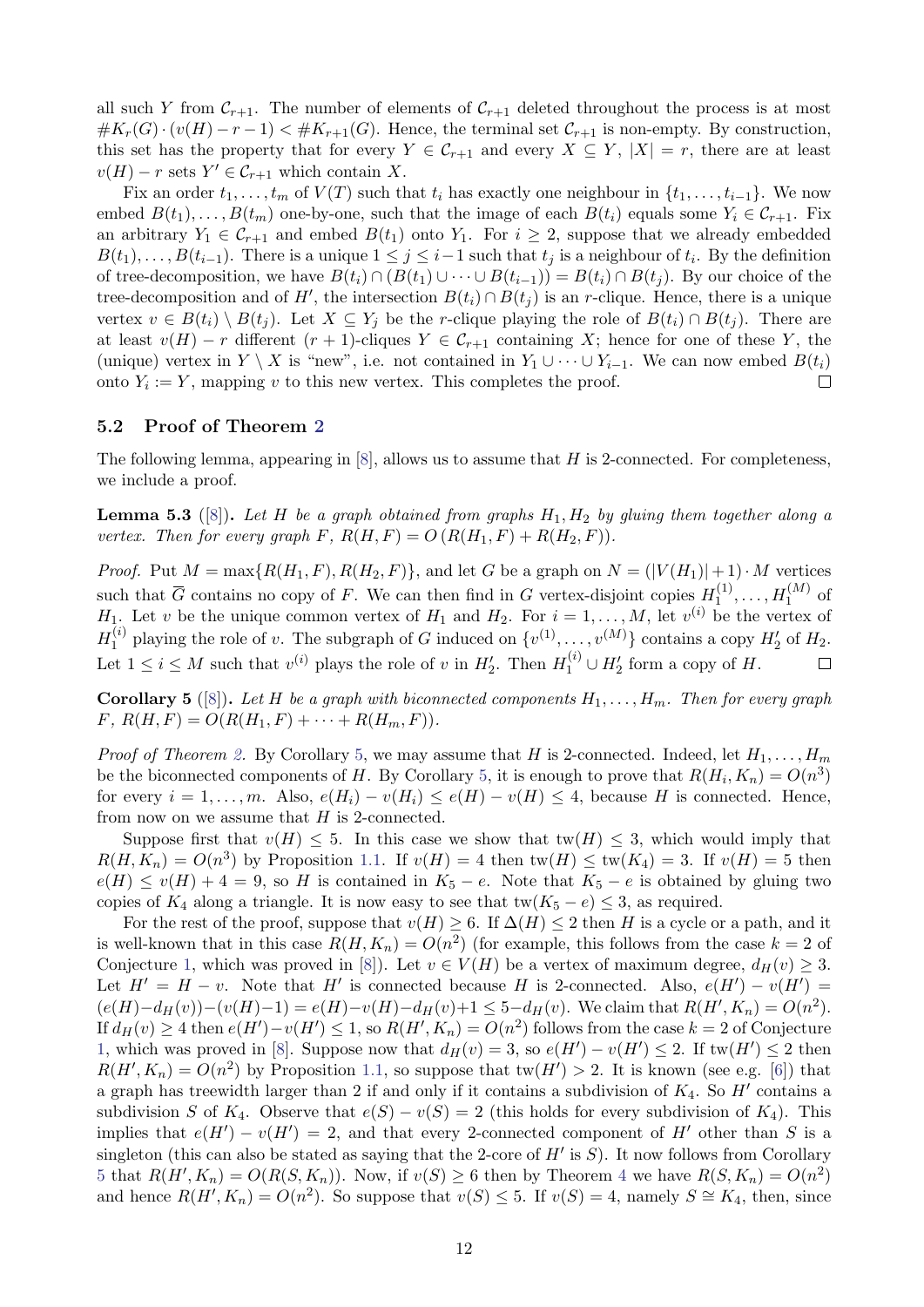H is connected and has maximum degree 3, it holds that  $H \cong K_4$ , in contradiction to  $v(H) \geq 6$ . If  $v(S) = 5$  then  $S \cong K_4^*$ . Note that  $K_4^*$  has four vertices of degree 3 and one vertex of degree 2. Let u be this vertex of degree 2 in S. We have  $V(H) \setminus V(S) \neq \emptyset$  because  $v(H) \geq 6$ . Also, there are no edges in H between  $V(S) \setminus \{u\}$  and  $V(H) \setminus V(S)$ , because the vertices in  $V(S) \setminus \{u\}$  have degree 3 in S and  $\Delta(H) = 3$ . So u is a cut vertex of H, in contradiction to the fact that H is 2-connected. This concludes the proof of  $R(H', K_n) = O(n^2)$ . Now let G be a graph on  $N = Cn^3$  vertices with no independent set of size n. There exists  $x \in V(G)$  with  $d(x) \geq Cn^2 - 1$ . By choosing C large enough, we can make sure that  $d(x) \ge R(H', K_n)$ . Then,  $G[N(x)]$  contains a copy of H'. Together with  $x$ , we get a copy of  $H$ , as required.  $\Box$ 

# <span id="page-12-0"></span>5.3 On the Ramsey number  $R(H, K_{n,n})$

We begin by proving upper bounds on  $R(H, K_{n,n})$  for graphs H with  $\Delta(H) = r$  and for r-degenerate H. Both of our results follow from Lemma [5.5](#page-12-1) below. First, we need the following definition.

**Definition 5.4.** We say that a graph H is r-strongly-degenerate if there exists an ordering  $v_1, \ldots, v_h$ of its vertices such that for all  $i \in [h]$  one of the following holds:

- a)  $|N(v_i) \cap \{v_1, \ldots, v_{i-1}\}|$  ≤ r − 1, or
- b)  $d(v_i) \leq r$ .

Equivalently, a graph  $H$  is r-strongly-degenerate if its subgraph induced by the set of vertices with degree larger than r is  $(r-1)$ -degenerate.

<span id="page-12-1"></span>**Lemma 5.5.** For any r-strongly-degenerate graph H on h vertices,  $R(H, K_{n,n}) \leq h^2 n^r$ .

*Proof.* Let  $u_1, \ldots, u_h$  be an ordering of the vertices of H certifying that H is r-strongly-degenerate. We denote  $d_i(j) = |N_H(u_j) \cap \{u_1, \ldots, u_{i-1}\}|$ . Consider an arbitrary graph G on  $N = h^2 n^r$  vertices. We show how to find either a copy of H or a copy of  $\overline{K_{n,n}}$ . Split the vertex-set into h parts  $V_1, \ldots, V_h$ each of size  $hn^r$ . We will try to find an embedding  $\phi: H \to V$  such that  $\phi(u_j) \in V_j$ , for all  $j \in [h]$ . For this purpose, we will maintain sets  $A_{i,j}$  into which we can embed the vertices, starting with  $A_{1,j} = V_j$ ,  $j \in [h]$ . We will maintain the following. For any  $1 \leq i < j \leq h$ ,

<span id="page-12-2"></span>
$$
|A_{i,j}| \ge h \cdot n^{r - d_i(j)},\tag{7}
$$

which is trivially satisfied for  $i = 1$ .

Next we describe how to embed H. Suppose we have embedded  $u_1, \ldots, u_{i-1}$  and we wish to embed  $u_i$ . First suppose there exists a vertex  $v \in A_{i,i}$  satisfying  $|N(v) \cap A_{i,j}| \geq h n^{r-d_{i+1}(j)}$ , for all  $j > i$  such that  $(u_i, u_j) \in E(H)$ . Then, we set  $\phi(u_i) = v$  and update the sets as follows:

$$
A_{i+1,j} = \begin{cases} A_{i,j} \cap N(v) & \text{if } (u_i, u_j) \in E(H), \\ A_{i,j} & \text{otherwise.} \end{cases}
$$

It directly follows that  $(7)$  is still satisfied. If we can embed all h vertices in this manner, we obtain a copy of H. Hence, for some i, there is no vertex  $v \in A_{i,i}$  satisfying  $|N(v) \cap A_{i,j}| \geq n^{r-d_{i+1}(j)}$ , for all  $j > i$  such that  $(u_i, u_j) \in E(H)$ . Since  $A_{i,i} \neq \emptyset$  (by  $(7)$ ),  $u_i$  has a neighbour  $u_j$  in H with  $j > i$ . By definition of an r-strongly-degenerate graph, it follows that  $d_i(i) \leq r-1$  so  $|A_{i,i}| \geq hn$  by [\(7\)](#page-12-2). By the pigeonhole principle, there is an index  $k > i$  such that for at least n vertices  $v \in A_{i,i}$  we have  $|N(v) \cap A_{i,k}| < hn^{r-d_{i+1}(k)}$ . Let  $S \subseteq A_{i,i}$  be a set of n such vertices and let  $R = A_{i,k} \setminus \bigcup_{v \in S} N(v)$ . By assumption  $|N(v) \cap A_{i,k}| \leq hn^{r-d_{i+1}(k)} - 1$  for every  $v \in S$ . Note that  $d_{i+1}(k) = 1 + d_i(k)$  since  $(u_i, u_k) \in E(H)$ . Therefore,

$$
|R| \ge |A_{i,k}| - n \cdot (hn^{r-d_{i+1}(k)} - 1) \ge hn^{r-d_i(k)} - n \cdot (hn^{r-d_{i+1}(k)} - 1) = n.
$$

By construction,  $G[R, S]$  is empty which completes the proof.

 $\Box$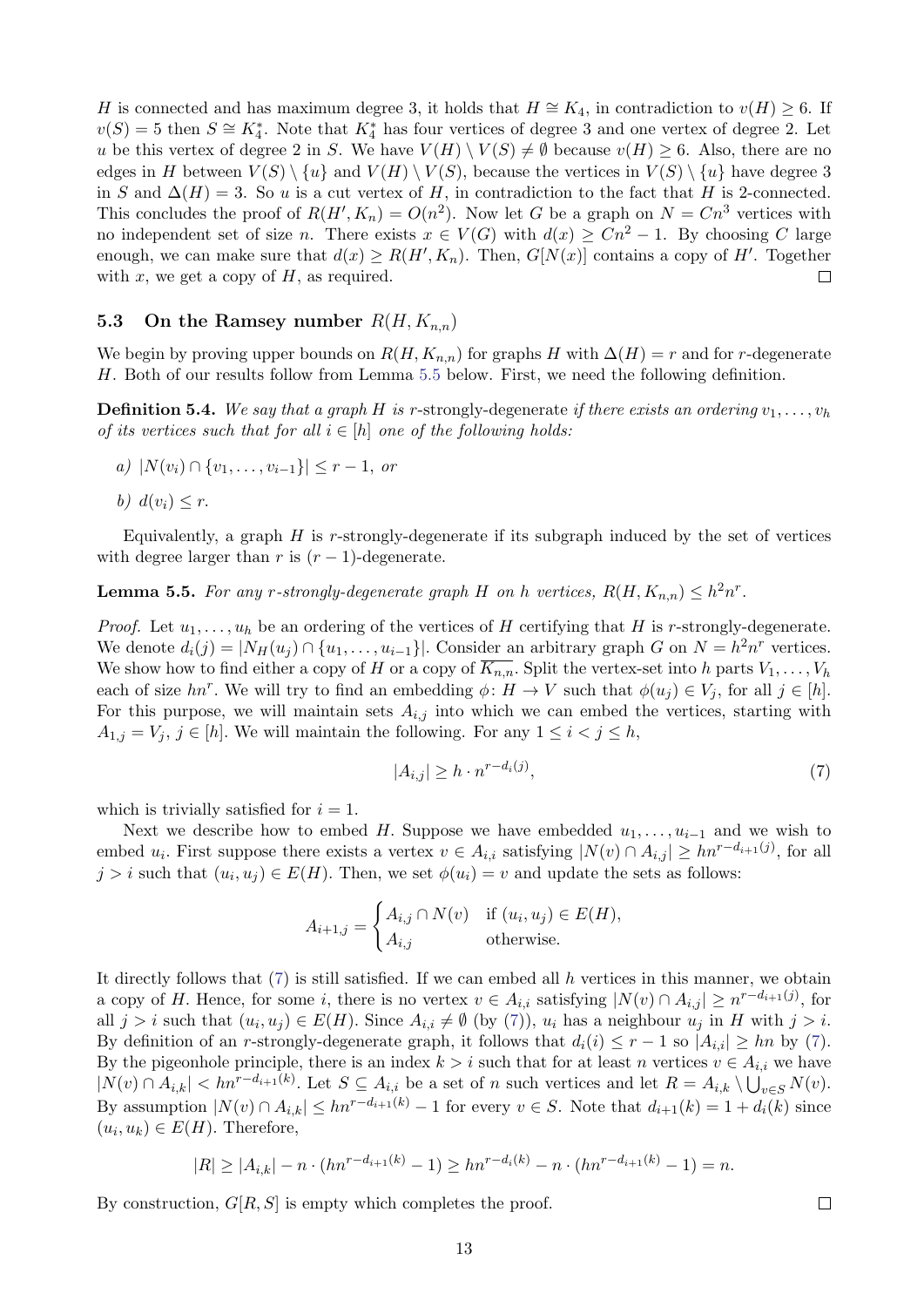Note that every graph with maximum degree  $r$  is  $r$ -strongly-degenerate, and every  $r$ -degenerate graph is  $(r + 1)$ -strongly-degenerate. Hence, we have the following corollaries.

<span id="page-13-2"></span>**Corollary 6.** For any graph H,  $R(H, K_{n,n}) = O(n^{\Delta(H)})$ .

<span id="page-13-3"></span>**Corollary 7.** For any r-degenerate graph H,  $R(H, K_{n,n}) = O(n^{r+1})$ .

Finally, we show that Conjecture [1](#page-0-1) holds if  $K_n$  is replaced with  $K_{n,n}$ .

<span id="page-13-1"></span>**Proposition 5.6.** Let  $k \geq 1$ . For every connected graph H with  $e(H) - v(H) \leq {k+1 \choose 2}$  $\binom{+1}{2}$  – 2 it holds that  $R(H, K_{n,n}) = O(n^k)$ .

*Proof.* The proof is by induction on k. As in the proof of Theorem [2,](#page-0-2) we may assume that H is 2-connected due to Corollary [5.](#page-11-0) If  $\Delta(H) \leq k$  then we are done by Corollary [6.](#page-13-2) Else, let  $v \in V(H)$ with  $d(v) \geq k+1$ , and let  $H' = H - v$ . Then  $e(H') - v(H') \leq e(H) - (k+1) - v(H) + 1 \leq$  $\binom{k}{2}$  $\binom{k}{2}$  – 2. Also, H' is connected because H is 2-connected. So by the induction hypothesis, we have  $\widetilde{R}(H', K_{n,n}) = O(n^{k-1}).$  Now let G be a graph on  $N = Cn^k$  vertices with no  $\overline{K_{n,n}}$ . Then G has no independent set of size 2n. Hence, there exists  $x \in V(G)$  with  $d(x) \geq \frac{1}{2}Cn^{k-1} - 1$ . By choosing C large enough, we can make sure that  $d(x) \ge R(H', K_{n,n})$ . Then  $G[N(x)]$  contains a copy of H', which gives a copy of  $H$  together with  $x$ . П

### 6 Concluding remarks and open problems

- It is worth mentioning an intriguing conjecture of Alon, Krivelevich and Sudakov [\[2\]](#page-14-12), that  $R(H, K_n) \leq n^{O(r)}$  for every graph H with  $\Delta(H) \leq r$ . Using the dependent random choice method, [\[2\]](#page-14-12) showed that  $R(H, K_n) = O(n^{(2r-k+2)\cdot(k-1)/2})$ , where  $k = \chi(H)$ . So in the worst case  $k = r$ , the exponent is quadratic in r. The problem for  $K_{n,n}$  (in place of  $K_n$ ) turned out to be much easier and is resolved in Corollary [6.](#page-13-2)
- In Corollary [7](#page-13-3) we showed that  $R(H, K_{n,n}) = O(n^{r+1})$  for an r-degenerate graph H. Can this be improved to  $O(n^r)$ ? In particular, it would be very interesting to show that  $R(H, K_{n,n}) =$  $O(n^2)$  for every 2-degenerate graph H.
- Balister et al.  $[3]$  asked whether it is true that if H is 2-connected and has minimum degree 3, then  $H$  is not Ramsey size-linear. A recent result of Janzer  $[12]$  gives a negative answer to this question. Indeed,  $[12]$  constructed 2-connected 3-regular bipartite graphs H which have Turán number at most  $O(n^{3/2})$  (in fact, at most  $O(n^{4/3+\epsilon})$ ). Erdős et al. [\[8\]](#page-14-6) observed that a bipartite graph H with Turán number at most  $O(n^{3/2})$  is Ramsey size-linear. Hence, the graphs of [\[12\]](#page-14-13) are Ramsey size-linear.
- Theorem [3](#page-1-1) implies that  $R(K_4^*, K_{n,n}) = O(n^2)$ . For  $K_n$ , it is not difficult to prove that  $R(K_4^*, K_n) = O(n^{5/2})$ . Indeed, suppose that G has  $N = Cn^{5/2}$  vertices and no independent set of size *n*. We may assume that  $\delta(G) > \Omega(N/n)$ , and then the average degree inside each neighbourhood is  $\Omega(N/n^2)$ . Also, each neighbourhood is  $C_4$ -free or else G contains  $K_4^*$ and we are done. It follows that there are at least  $N \cdot \Omega(N/n) \cdot \Omega(N/n^2)^2 \ge cN^4/n^5$  4-tuples  $x, y, z, w$  with  $x \sim y, z, w$  and  $y \sim z, w$ . Here c is some small absolute constant. On the other hand, the number of such 4-tuples  $x, y, z, w$  with  $d(z, w) \leq 2$  is at most  $4\binom{N}{2} \leq 2N^2$ . For  $N = Cn^{5/2}$  with large enough C (compared to c), we have  $cN^4/n^5 > 2N^2$ , so there is a 4-tuple  $x, y, z, w$  with  $d(z, w) \geq 3$ . This gives a  $K_4^*$ . It would be interesting to reduce the exponent 5/2, hopefully all the way to 2.

# References

<span id="page-13-0"></span>[1] M. Ajtai, J. Komlós and E. Szemerédi, A note on Ramsey numbers, J. Combin. Theory Ser. A 29 (1980), no. 3, 354-360.